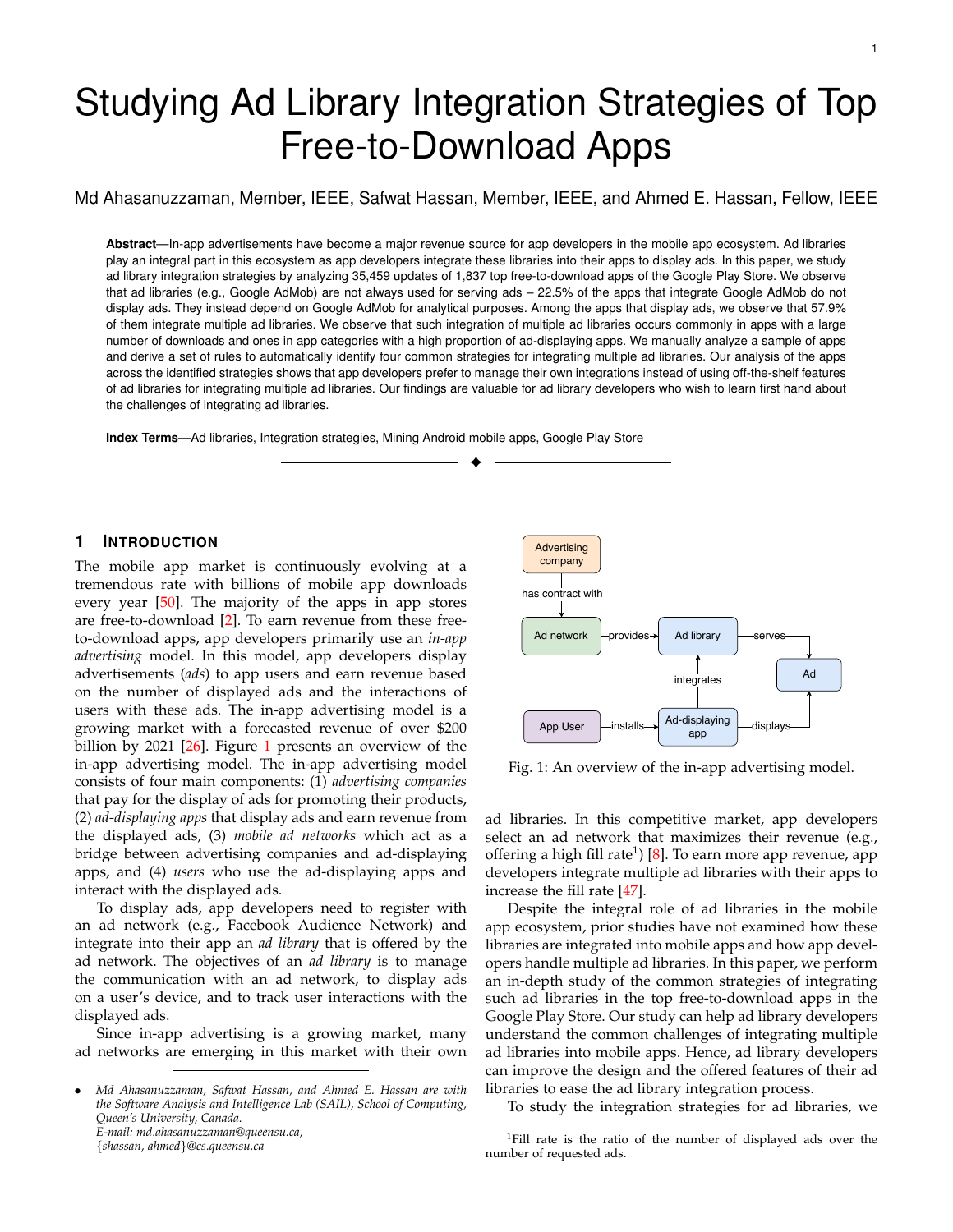analyzed 35,459 updates of 1,837 top free-to-download apps across all the categories of the Google Play Store. Our scope for this research is to study how popular apps integrate ad libraries using standard practices. In particular, we studied such strategies along with the following research questions (RQs):

RQ1: What are the characteristics of apps which integrate multiple ad libraries?

The integration of multiple ad libraries occurs commonly in the apps with a large number of downloads and ones in app categories where a high proportion of apps integrate ad libraries.

RQ2: How do app developers integrate multiple ad libraries with their apps?

We manually examined a statistically representative random sample of ad-displaying apps (62) that integrate multiple ad libraries and derived a set of rules to automatically identify (four) strategies that app developers employ for integrating multiple ad libraries: (1) external-mediation strategy (app developers use an external-ad-mediator package that is provided by an ad library and do not write their own code to integrate other ad libraries), (2) self-mediation strategy (app developers write their own centralized code (self-mediator) to integrate ad libraries), (3) scattered strategy (app developers scatter their code across the different app screens), and (4) mixed strategy app developers use both the external-mediation strategy and the scattered strategy).

We document the de nition, example app, the bene ts, and drawbacks of each identi ed strategy for integrating multiple ad libraries. Developers of ad libraries can leverage our strategies to ensure that their ad libraries can support the varying needs of ad-displaying apps.

Paper organization. Section 2 describes our data collection process. Section 3 discusses the characteristics of our dataset. Section 4 presents the results of our study. Section 5 discusses how app developers maintain their integrated ad libraries over time. Section 6 describes the implications of our work. Section 7 describes threats to the validity of our observations. Section 8 discusses related work, and Section 9 concludes the paper.

# 2 DATA COLLECTION

This section describes our process for collecting ad library data. Figure 2 represents an overview of our data collection process. As shown in Figure 2, we rst collected the updates of top free-to-download apps in the Google Play Store. Then, we identi ed ad libraries that are integrated by the apps in these updates. Finally, we identi ed the updates that display ads. We brie y highlight each step below.

# 2.1 Collecting updates of the top free-to-download apps

Step 1: Select top Android apps. In our study, we focus on the top free-to-download apps as these apps have a large user-base. Hence, these apps are likely to follow the in-app advertising model to earn revenue. Moreover, these apps are likely to carefully maintain their ad integration code in order to ensure that they do not lose any ad revenue. To obtain the list of popular apps, we used the App Annie's report [25]

Fig. 2: An overview of our data collection process.

that lists the popular apps across the 28 categories (e.g., Games) in the Google Play Store in 2016. Then, we selected the top 100 apps in each app category so that our study does not have any bias due to variances across the different app categories. During the app selection process, we found that 746 apps were already removed from the Google Play Store at the start of our study period and 214 apps were repeated across the app categories. In total, we selected 1,840 apps and downloaded all their deployed updates for our study. Step 2: Crawl app data. We ran a custom crawler (based on the Akdeniz [23] Google Play crawler) for 18 months from April 20<sup>th</sup> 2016 to September  $20^{\circ}$  2017 to collect the deployed updates of our studied apps. To study any changes (e.g., code changes) of an app, we need at least two updates of the app. We observed that three apps have only one update during our study period. Therefore, we removed these three apps from our study. Finally, we collected 35,459 updates of the 1,837 top free-to-download apps.

#### 2.2 Identifying the integrated ad libraries

App developers integrate many third-party libraries and identifying an ad library package from these third-party libraries is a non-trivial task. To identify an ad library package, we followed a similar approach to the exhaustive one that is employed by Ruiz et al. [48]. We detail our process below.

First, we converted the APKs of the collected updates to JARs using the dex2jar tool [6]. Then, we used the BCEL tool [24] to extract the fully quali ed class names (i.e., the class name and the package name) of all classes in the generated JARs. Since prior studies show that an ad library's packages or class names contain the term "ad" or "Ad" [44], we ltered the fully quali ed class names using the regular expression "[aA][dD]". However, this exhaustive regular expression matches many class names that are not related to ad libraries (e.g., com.fbox.load.ImageLoad ). Hence, to identify ad libraries, we followed Ruiz et al.'s [48] approach by manually verifying online the package name of each of the matched classes. We manually veri ed 303 packages on the web. In total, we identi ed 63 ad libraries.

#### 2.3 Identifying updates that display ads

In the previous step, we identi ed the list of the integrated ad libraries. However, integrating an ad library in an update does not necessarily imply that the update displays ads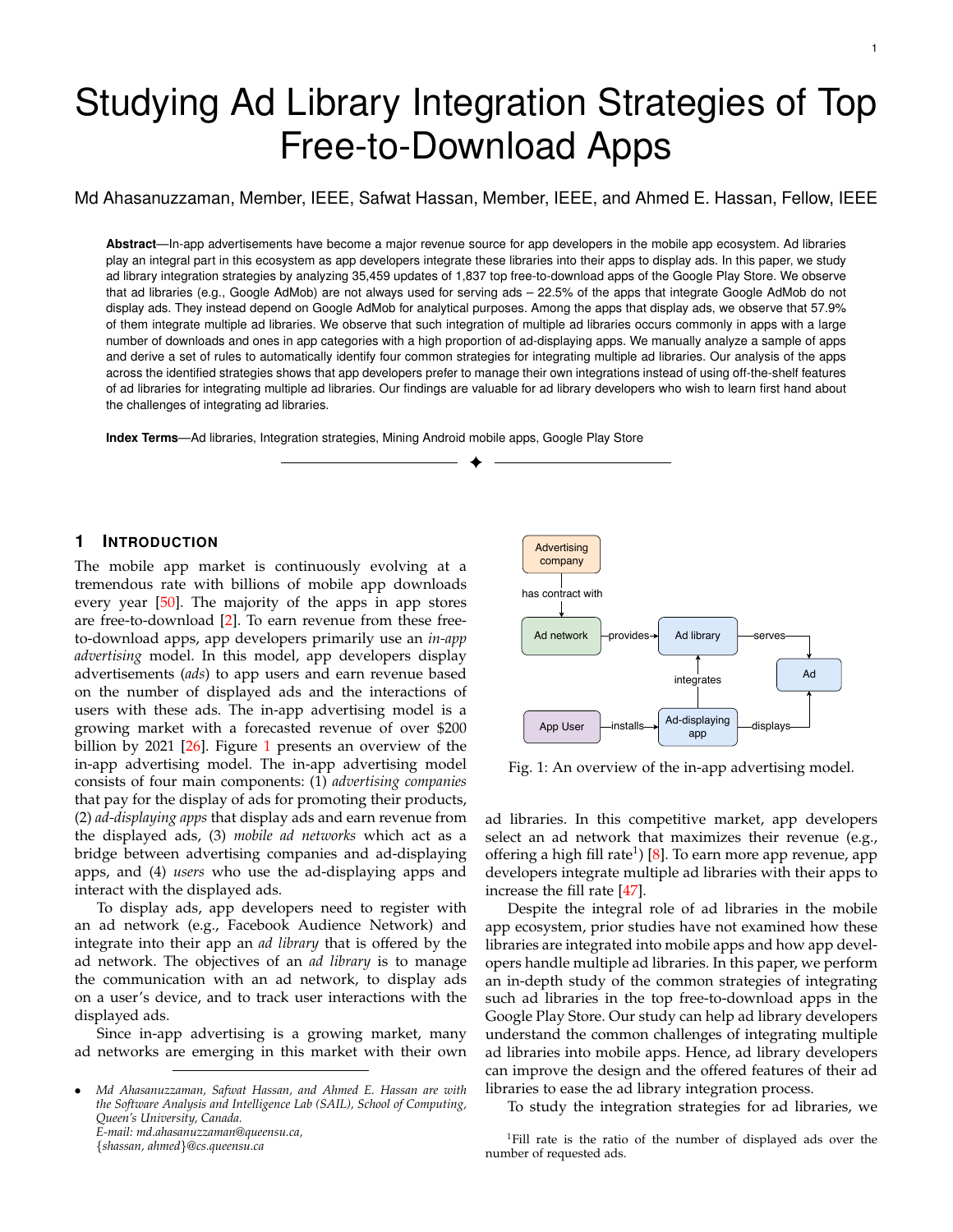(e.g., ad libraries can be used for analytical purposes as we discovered in our study). To identify the updates that display ads, rst, we identi ed the app screens (as ads need to be displayed through the app screens). Then, we identi ed the screens that display ads. The details of our approach are as follows.

Step 1: Identify app screens. To create a single app screen, app developers write the required functionality of the screen in a java class which is known as an Activity . Then, app developers de ne the app screens (i.e, activities) in the AndroidManifest.xml le using the " < activity> " tag [1]. Hence, to identify the app screens, we parsed the Android-Manifest.xml le and listed all the de ned activities (using the " <activity > " tag) and their corresponding classes. Step 2: Identify the screens that display ads. First, we identi-ed the integrated libraries in every screen using the BCEL tool [24]. Then, we identi ed screens that display ads if the screen code invokes the display method in the integrated ad library (e.g., calling the showAd() method). To identify the display ad methods, we read the documentation of the studied ad libraries and summarized the list of methods that are used for displaying ads. In our replication package  $2$ , we added a list of such methods for each studied ad library. Finally, we agged an update as an ad-displaying update if the update contains at least one screen that displays an ad.

At the end of this step, we identi ed all updates that display ads.

#### 3 DATA CHARACTERISTICS

In this section, we describe the characteristics of our dataset in terms of (1) ad-displaying functionality, (2) app category, and (3) integrated ad libraries.

Ad libraries are not only used for serving ads but also for analytical purposes. The studied apps can be classi ed into two main categories: (1) ad-displayingapps (i.e., apps that integrate ad libraries to display ads) and (2) non-addisplayingapps (i.e., apps that do not display ads). Table 1 describes our dataset.

As shown in Table 1, non-ad-displaying apps can be of two types: (1) apps that integrate ad libraries but do not display ads and (2) apps that do not integrate ad libraries. We observe that 22.5% of the non-ad-displaying apps belong to type 1 (i.e., integrate ad libraries but do not display ads), and all of these apps integrate the Google AdMob ad library. We also identi ed 77 apps (4.2% of the studied apps), where we observe that the apps contain ad library packages, but the static analysis tool could not nd any method call to ad library packages. Of these 77 apps, we observe that 69 apps use native code. Studying native apps using static analysis tools is dif cult and could introduce false positive cases in our analysis. Therefore, in this paper, we focus on studying the apps (1,076 apps) that our static analysis approach identi es a call to show-ad methods of ad libraries from app code.

In our further analysis of the non-ad-displaying apps that integrate ad libraries, we observed that all these apps integrate the Google AdMob ad library for analytical purposes. We observed that analytical libraries (e.g., Google

<sup>2</sup>https://github.com/SAILResearch/suppmaterial-18-ahsanads\_consumer\_apps

#### TABLE 1: Statistics of the studied apps.

| App category      | Category de nition                                                                                                                                                                  | # of<br>apps | $%$ of<br>apps |
|-------------------|-------------------------------------------------------------------------------------------------------------------------------------------------------------------------------------|--------------|----------------|
| Ad-displaying     | Apps that integrate ad libraries and<br>display ads (i.e., apps that call show-ad<br>methods).                                                                                      | 1.076        | 58.6%          |
| Non-ad-displaying | Apps that do not contain any of the<br>identi ed ad library packages.                                                                                                               | 530          | 28.9%          |
|                   | Apps that integrate Google AdMob for<br>analytical purposes instead of<br>displaying ads.                                                                                           | 154          | 8.4%           |
| Others            | Apps that contain ad library packages<br>that are not used (called) by any other<br>packages in the app: 69 apps with<br>native code and 8 apps that do not<br>contain native code. | 77           | 4 2%           |

TABLE 2: Top ten third party libraries that depend on the Google AdMob ad library.

| Package name                                             | Library name                    | # of<br>apps<br>using<br>the<br>package | $%$ of<br>apps<br>using<br>the<br>package |
|----------------------------------------------------------|---------------------------------|-----------------------------------------|-------------------------------------------|
| com.google.android.gms.analytics [13]                    | Google Analytics                | 151                                     | 98.1%                                     |
| com.apps yer [3]                                         | <b>AppsFlyer Analytics</b>      | 23                                      | 14.9%                                     |
| com. urry.sdk [7]                                        | <b>Flurry Analytics</b>         | 14                                      | 9.1%                                      |
| com.kochava.android.tracker [9]                          | Kochava Analytics               | 13                                      | 8.4%                                      |
| com.localytics.android [11]                              | <b>Android Location Tracker</b> | 10                                      | 6.5%                                      |
| com.life360.android.location [10]                        | Life 350 Location Tracker       | 4                                       | 2.6%                                      |
| com.mologiq.analytics [14]                               | MoLogig Analytic                | 4                                       | 2.6%                                      |
| com.quantcast.measurement.service [15] Quantcast Measure |                                 | 4                                       | 2.6%                                      |
| com.urbanairship.analytics [18]                          | <b>Urban Airship Analytics</b>  | 3                                       | 1.9%                                      |
| com.moat.analytics.mobile.ovi [12]                       | <b>Moat Analytics</b>           | $\overline{2}$                          | 1.3%                                      |

TABLE 3: Statistics for the top ten integrated ad libraries.

| Ad library                | $#$ of ad-<br>displaying<br>apps | $%$ of ad-<br>displaying<br>apps |
|---------------------------|----------------------------------|----------------------------------|
| Google AdMob              | 1,043                            | 96.9%                            |
| Facebook Audience Network | 478                              | 44.4%                            |
| MoPub                     | 287                              | 26.7%                            |
| Amazon Mobile Ad          | 122                              | 11.3%                            |
| Flurry                    | 105                              | 9.7%                             |
| <b>InMobi</b>             | 105                              | 9.7%                             |
| Millennialmedia           | 104                              | 9.6%                             |
| AdColony                  | 91                               | 8.5%                             |
| Applovin                  | 84                               | 7.8%                             |
| Unity Ads                 | 65                               | 6.1%                             |

Analytics and AppsFlyer analytics) were dependent on the Google AdMob ad library for uniquely identifying a users device. Table 2 shows the top ten used third-party libraries that depend on the Google AdMob ad library (for the studied 154 apps) to identify a users device. For example, the Google Analytics library depends on the package "com.google.android.gms.ads.identi er" [5] of the Google AdMob ad library which provides the functionality to generate an Android Advertising ID (AAID) to identify a users device instead of using a users personal information (e.g., IMEI number or device MAC address – a practice that is not recommended by Google) [19], [52].

Given our abovementioned observation that ad libraries are not used only for serving ads, further studies of ad libraries need to be careful that the analyzed apps are addisplaying apps (i.e., the integrated ad libraries are used for serving ads). Otherwise, researchers on mobile ad libraries could falsely identify the ad-displaying apps.

Although the Google AdMob and Facebook Audience Net-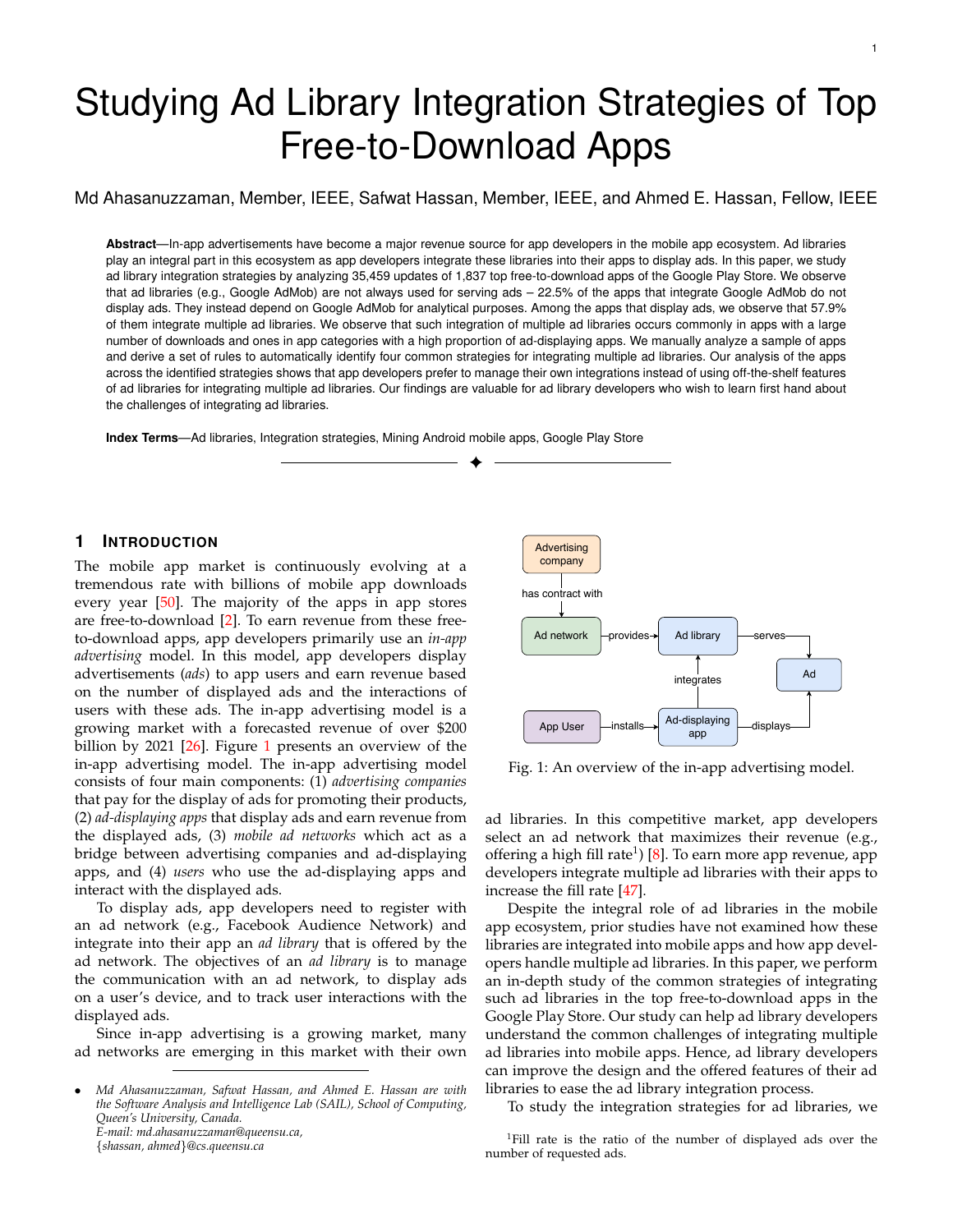work are the most integrated ad libraries throughout the studied ad-displaying apps, some ad libraries are popular within certain app categories. Table 3 presents the top ten integrated ad libraries of the studied ad-displaying apps. The Google AdMob is the most widely integrated ad library (96.4% of the ad-displaying apps integrate the Google AdMob ad library).

To understand the popularity of an ad library in every app category, we measured the percentage of apps that integrate every ad library in each app category. Table 4 shows the top ve integrated ad libraries in each app category. We observe that the Google AdMob and Facebook

TABLE 4: Top ve ranked ad libraries in each app category.

| App category        | Rank 1   | Rank 2   | Rank 3           | Rank 4   | Rank 5           |
|---------------------|----------|----------|------------------|----------|------------------|
| Music and audio     | GA(95%)  | FAN(34%) | MP(23%)          | MM(13%)  | IM(11%)          |
| Weather             | GA(100%) | MP(53%)  | FAN(45%)         | AMA(38%) | MM(30%)          |
| Personalization     | GA(96%)  | FAN(85%) | MP(37%)          | FL(9%)   | UA(8%)           |
| Entertainment       | GA(85%)  | FAN(43%) | MP(27%)          | AV(23%)  | UA(21%)          |
| Photography         | GA(94%)  | FAN(59%) | MP(23%)          | MV(19%)  | AV(10%)          |
| Game                | GA(90%)  | UA(52%)  | AC(50%)          | VL(40%)  | AV(41%)          |
| News and magazines  | GA(95%)  | FAN(31%) | MP(28%)          | FH(15%)  | IA(11%)          |
| Tools               | GA(98%)  | FAN(69%) | MP(45%)          | FL(18%)  | DAP(18%)         |
| Video players       | GA(95%)  | FAN(28%) | MP(15%)          | IM(8%)   | AV(6%)           |
| Auto and vehicles   | GA(100%) | FAN(14%) | MP(14%)          |          |                  |
| Sports              | GA(90%)  | FAN(20%) | FH(15%)          | MP(13%)  | MM(11%)          |
| Social              | GA(92%)  | FAN(65%) | MP(37%)          | FL(27%)  | IM(22%)          |
| Comics              | GA(88%)  | FAN(30%) | AMA(22%) AC(19%) |          | IM(13%)          |
| Books and reference | GA(88%)  | FAN(24%) | MP(13%)          |          | AMA(13%) AB(11%) |
| Health and tness    | GA(100%) | FAN(35%) | MP(20%)          | AMA(17%) | MV(10%)          |
| Productivity        | GA(95%)  | FAN(64%) | MP(26%)          | FL(16%)  | DAP(9%)          |
| Lifestyle           | GA(100%) | FAN(45%) | MP(31%)          | AMA(18%) | FL(13%)          |
| Communication       | GA(89%)  | FAN(54%) | MP(35%)          | FL(21%)  | IM(18%)          |
| Medical             | GA(100%) | MP(30%)  | FAN(23%)         | AM(15%)  | AC(11%)          |
| Shopping            | GA(90%)  | FAN(18%) | TJ(4%)           | MP(4%)   | VL(4%)           |
| Finance             | GA(100%) | FAN(13%) | MP(6%)           | FY(6%)   | MM(6%)           |
| Maps and navigation | GA(92%)  | FAN(7%)  | MP(7%)           | AS(3%)   |                  |
| Travel and local    | GA(78%)  | MP(21%)  | MM(14%)          | FL(7%)   | AOL(7%)          |
| Education           | GA(96%)  | FAN(33%) | MP(22%)          | FL(7%)   |                  |
| Libraries and demo  | GA(65%)  | MP(11%)  | IM(11%)          | FL(11%)  | MP(11%)          |
| <b>Business</b>     | GA(91%)  | FAN(35%) | MP(13%)          | AMA(8%)  | DAP(4%)          |

The abbreviations for ad libraries are as follows: AdColony (AC), AdMarvel (AM) ,<br>AerServ (AS), Amazon Mobile Ad (AMA) , AppBrain (AB), Du Ad Platform (DAP),<br>Facebook Audience Network (FAN), Flurry (FL), FreeWh (GA), InMobi (IM), MillennialMedia (MM) , MobVista (MV), MoPub (MP), TapJoy (TJ), Unity Ads (UA), and Vungle (VL).

The bold text highlights ad libraries (in Rank 2) other than Facebook Audience Network (FAN) ad library.

Audience Network are the most integrated ad libraries in each app category. However, other ad libraries are popular within certain app categories. For example, we observe that the Unity Ads ad library is the second most integrated ad library in the Game category (52% of the ad-displaying apps in the Game category integrate the Unity Ads ad library). One possible reason for the popularity of the Unity Ads ad library in the Game category is that the library provides easy integration to the apps that are built on the Unity framework (a popular framework for building games). In addition, the Unity Ads ad library offers features for displaying rewarded video ads (e.g., users earn an extra life or coins if they watch a video ad), which have become popular among video gaming apps as these ads improve user engagement with the app [16], [20].

We also observe that the MoPub (MP) ad library is the second most popular ad library in four app categories (i.e., the Weather, Medical, Travel and local, and Libraries and demo app categories). One possible reason for the MoPub's popularity in these categories is that the MoPub ad library offers an external-ad-mediator. The external-ad-mediator is an ad library feature that facilitates the integration of multiple other ad libraries. In particular, we observe that 76%

Fig. 3: The percentage of ad-displaying apps that integrate a speci c number of ad libraries.

of the ad-displaying apps in the Weather category integrate multiple ad libraries with the external-ad-mediator of the MoPub ad library. We also observe that the external-admediator of the MoPub ad library is the most used externalad-mediator in other app categories (i.e., Medical, Travel and local, and Libraries and demo app categories).

**Summary** 

While ad libraries are commonly integrated for serving ads, they are often integrated for analytical purposes. The mobile ad market is heavily dominated by the Google AdMob and Facebook Audience Network ad libraries, yet other ad libraries still play a leading role in some particular app categories.

# 4 A STUDY OF THE INTEGRATION STRATEGIES OF AD LIBRARIES

We now present our study of the integration strategies of ad libraries. For each research question, we discuss the motivation, approach and results.

4.1 RQ1: What are the characteristics of apps which integrate multiple ad libraries?

Motivation: Ad networks decide whether to serve ads for a requesting app based on different factors (e.g., the characteristics of the user-base of that app). Hence, apps most often integrate more than one ad library. A good understanding of the apps that integrate multiple ad libraries would help the developers of ad libraries better understand how apps use their ad libraries and how their libraries co-exist with other competing ad libraries.

Approach:For this study, we calculated the percentage of ad-displaying apps that integrate a speci c number of ad libraries. Then, we calculated the multiple-adsratio (as the ratio of apps that integrate multiple ad librariesto apps that integrate a single ad library across every download range. A multiple-ads ratio that is higher than one indicates that the number of apps that integrate multiple ad libraries is higher than the number of apps that integrate a single ad library (for a certain download range).

Findings: 57.9% of the ad-displaying apps integrate multiple ad libraries. Figure 3 shows the percentage of addisplaying apps along with the number of integrated ad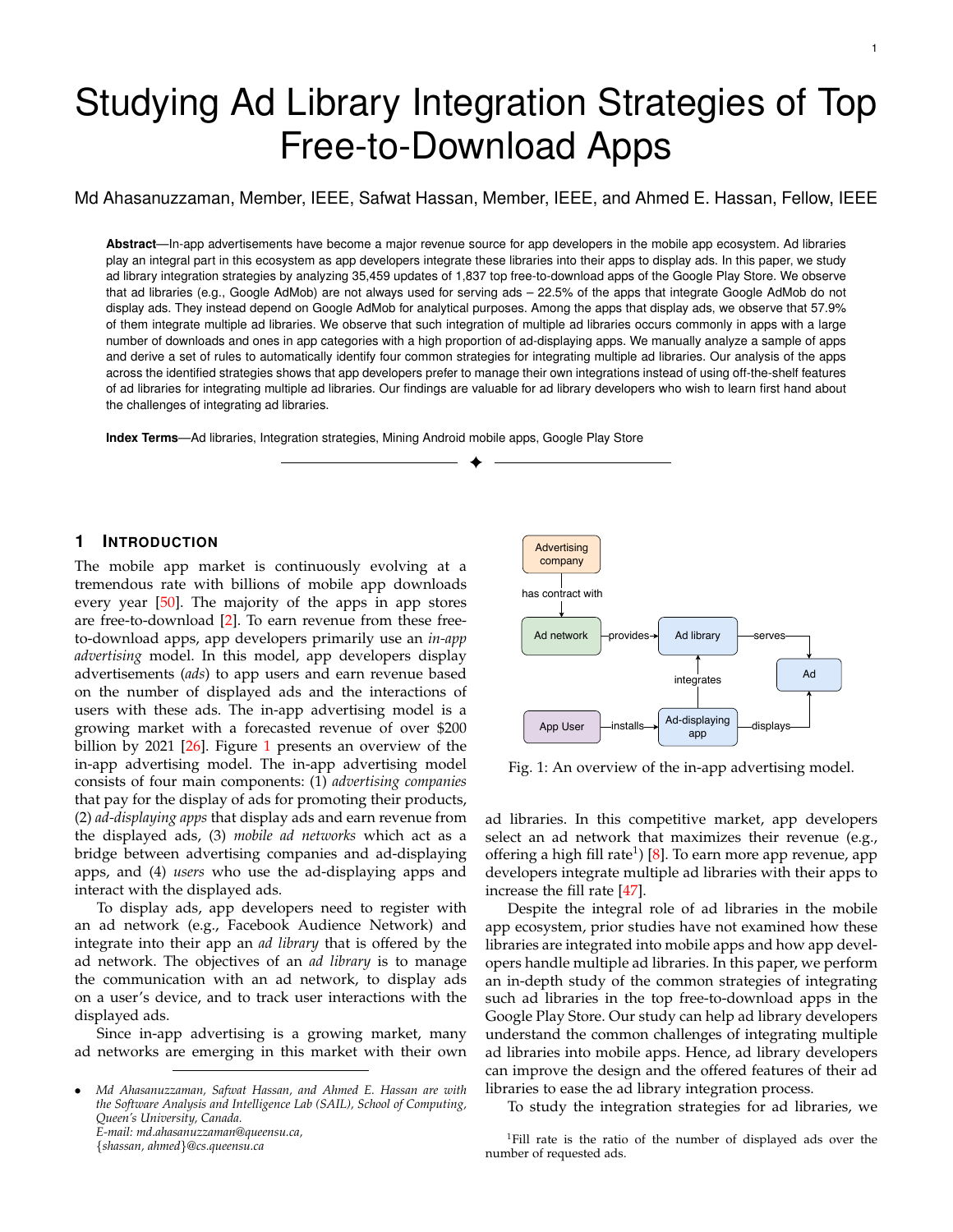Fig. 4: A line plot showing the ratio of the number of apps that integrate more than one ad library over the number of apps that integrate a single ad library across the number of app downloads. The red dotted line in the gure shows the ratio value 1.

libraries. The number of integrated ad libraries could reach up to 19 ad libraries. For instance, the "FreeTone Free Calls & Texting" <sup>3</sup> app integrates 19 ad libraries; these ad libraries represent 32% of the binary size of the app. App developers integrate multiple ad libraries to increase the ad Il rate (i.e., to ensure that their apps can always display an ad) [47].

Apps with a large number of downloads are more likely to integrate multiple ad libraries. Figure 4 presents a line plot of the multiple-ads ratio along with the number of downloads. The ratio value increases as the number of downloads increases. The increase in the ratio value from one to ve indicates that apps having a high number of downloads tend to integrate multiple libraries.

The Spearman's rank-order correlation between the number of downloads and the multiple-ads ratio is  $= 0.92$ (with a p value less than 0:05), indicating that the probability of integrating multiple ad libraries increases with the growth in the number of downloads.

Ad-displaying apps are distributed across app categories – with apps in categories having a high proportion of ad-displaying apps integrating multiple ad libraries. Table 5 presents the distribution of ad-displaying apps, the median number of integrated ad libraries, and the maximum number of integrated ad libraries in each app category. Ad-displaying apps are distributed across app categories, with some categories having a higher penetration of ads. For example, more than 90% of the studied apps in the Music and audio the Weather and the Personalizationapp categories integrate ad libraries.

The median number of integrated ad libraries is greater than one for 57.6% of the app categories. The Spearman's rank-order correlation between the percentage of addisplaying apps and the number of integrated ad libraries (median) for every app category is  $= 0.7$  (p value is less than 0:05), indicating that the number of integrated ad libraries increases with the growth in the proportion of addisplaying apps within a category.

<sup>3</sup>https://play.google.com/store/apps/details?id=com.textmeinc .freetone

TABLE 5: Distribution of apps that use ad libraries in each app category.

| App category        | # of<br>studied<br>apps | $#$ of ad-<br>displaying<br>apps | $%$ of<br>ad-<br>displaying<br>apps | Median<br># of inte-<br>grated<br>ad<br>libraries | Maxi-<br>$mum \# of$<br>inte-<br>grated ad<br>libraries |
|---------------------|-------------------------|----------------------------------|-------------------------------------|---------------------------------------------------|---------------------------------------------------------|
| Music and audio     | 67                      | 64                               | 95%                                 | $\overline{2}$                                    | 11                                                      |
| Weather             | 76                      | 71                               | 93%                                 | 5                                                 | 13                                                      |
| Personalization     | 89                      | 82                               | 92%                                 | 3                                                 | 10                                                      |
| Entertainment       | 52                      | 42                               | 81%                                 | 3                                                 | 15                                                      |
| Photography         | 94                      | 77                               | 81%                                 | $\overline{2}$                                    | 10                                                      |
| Game                | 59                      | 47                               | 79%                                 | 6                                                 | 17                                                      |
| News and magazines  | 78                      | 59                               | 76%                                 | $\overline{2}$                                    | 7                                                       |
| Tools               | 93                      | 69                               | 74%                                 | 3                                                 | 9                                                       |
| Video players       | 59                      | 44                               | 71%                                 | 1                                                 | 7                                                       |
| Auto and vehicles   | 10                      | 7                                | 70%                                 | 1                                                 | $\overline{2}$                                          |
| Sports              | 74                      | 52                               | 70%                                 | $\overline{2}$                                    | 11                                                      |
| Social              | 81                      | 54                               | 67%                                 | 3                                                 | 19                                                      |
| Comics              | 56                      | 36                               | 64%                                 | $\overline{2}$                                    | 7                                                       |
| Books and reference | 77                      | 45                               | 58%                                 | 1                                                 | 9                                                       |
| Health and tness    | 70                      | 38                               | 54%                                 | 2                                                 | 6                                                       |
| Productivity        | 80                      | 42                               | 52%                                 | 2                                                 | 10                                                      |
| Lifestyle           | 42                      | 20                               | 49%                                 | $\overline{2}$                                    | 7                                                       |
| Communication       | 76                      | 36                               | 48%                                 | 3                                                 | 12                                                      |
| Medical             | 55                      | 26                               | 47%                                 | 1                                                 | 6                                                       |
| Shopping            | 53                      | 22                               | 42%                                 | 1                                                 | 4                                                       |
| Finance             | 38                      | 15                               | 39%                                 | 1                                                 | 4                                                       |
| Travel and local    | 69                      | 27                               | 39%                                 | 1                                                 | 8                                                       |
| Maps and navigation | 69                      | 26                               | 37%                                 | 1                                                 | 3                                                       |
| Education           | 70                      | 24                               | 34%                                 | 1                                                 | 6                                                       |
| Libraries and demo  | 27                      | 9                                | 33%                                 | 1                                                 | 5                                                       |
| <b>Business</b>     | 81                      | 23                               | 28%                                 | 1                                                 | 5                                                       |

One of the possible explanations for integrating multiple ad libraries is that as the number of downloads of an app increases or the proportion of ad-displaying apps increases in a category, the competition for ads to display from ad libraries increases, which in turn leads to a lower Il rate. Hence, integrating multiple ad libraries increases the chance of having an ad to display and the potential ad revenue for ad-displaying apps [47].

#### Summary of RQ 1

The probability of integrating multiple ad libraries increases as the number of downloads of an app increases. Apps in categories with a high proportion of ad-displaying apps are more likely to integrate multiple ad libraries. We hypothesize that the integration of multiple ad libraries is a mechanism to cope with the high demand for ads in an attempt to improve the ad II rate.

4.2 RQ2: How do app developers integrate multiple ad libraries?

Motivation: Integrating multiple ad libraries is a common practice in ad-displaying apps. A good understanding of how app developers integrate multiple ad libraries can help ad library developers identify the challenges and the possible improvements for their ad libraries.

Approach:To identify the strategies for integrating multiple ad libraries, the rst and the second author of this paper manually analyze several ad-displaying apps where app developers integrate multiple ad libraries as follows.

Step 1: Selecting a statistically representative sample of ad-displaying apps. Our data set has 623 ad-displaying apps that integrate multiple ad libraries. Analyzing all these ad-displaying apps manually is both dif cult and time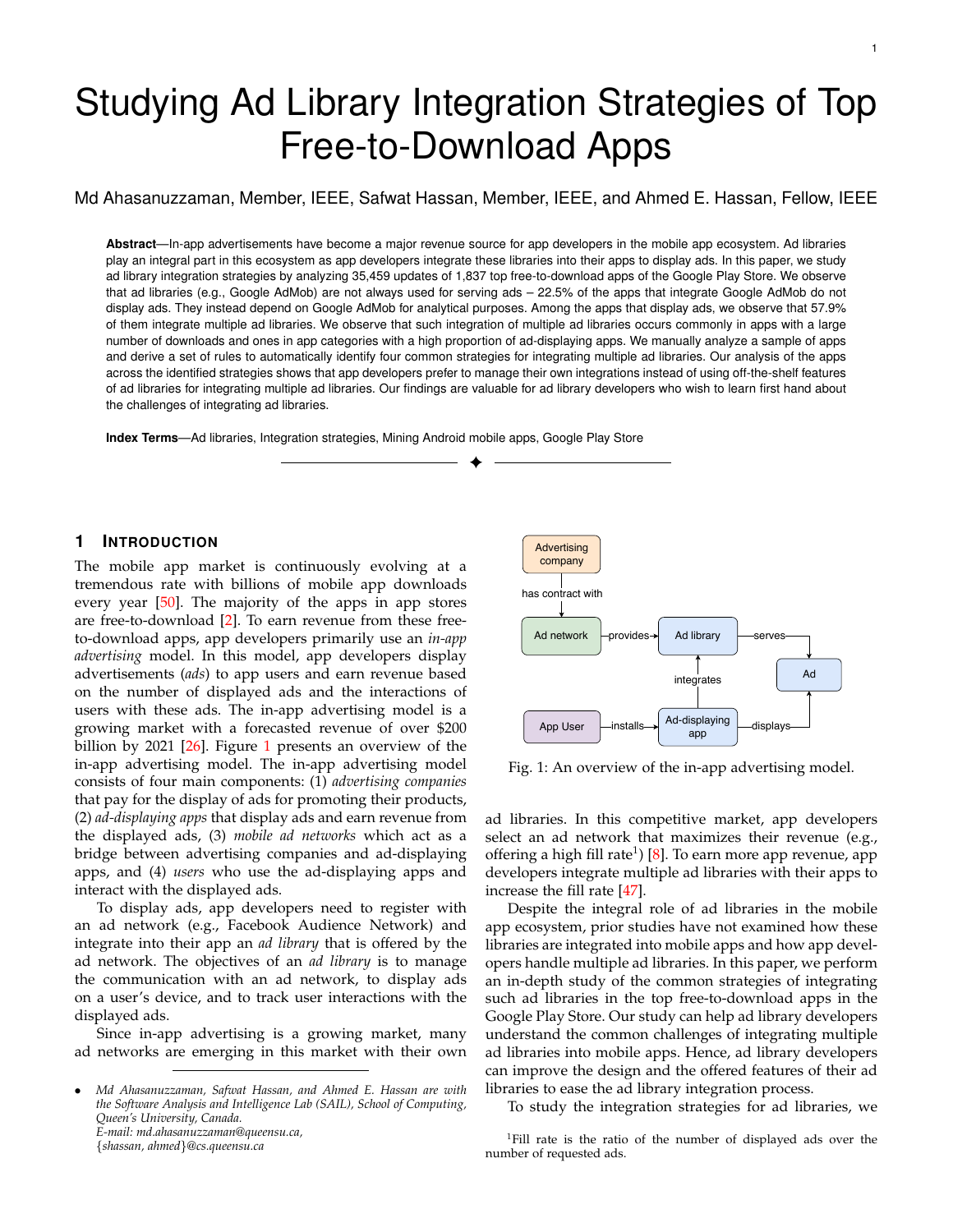consuming. Therefore, for our manual study, we selected a statistically representative random sample of 62 apps (out of the 623 ad-displaying apps) providing us with a con-dence level of 90% and a con dence interval of 10%.

Step 2: Generating a static call graph for each selected app. To understand how app developers integrate multiple ad libraries, we need to analyze the call-site source code (i.e., the packages, classes, and methods that are needed to communicate with an ad library). Hence, we decompiled the generated JARs (in Section 2) into Java source code les using the Class File Reader (CFR) tool [4]. Then, we used the Understand tool [17] to generate and visualize the dependency call graph of each studied ad-displaying app. Step 3: Identifying the strategies of integrating multiple ad libraries. We start our manual analysis with an openended question "How does an app integrate multiple ad libraries?". We observe that apps differ in the way by which they integrate ad libraries with respect to two practices: (1) whether the app code uses a centralized component (i.e., an ad mediator component ) that handles the access to the multiple ad libraries and (2) whether the centralized component is written by the app developer or by the library designer.

Hence, we manually investigate every selected addisplaying app based on the following two questions: "Does the app code call a centralized component that handles the access to the multiple ad libraries?" and "Is that centralized component written by the app developer or by the library developer?". Then, we grouped apps with similar integration behavior (in the context of the aforementioned investigated questions) as an integration strategy . Finally, we derived a set of rules to automatically identify the integration strategy for any unseen app.

To generate the static call graph and analyze the app code (i.e., classes, methods, and packages) for identifying integration strategies, we took 40 minutes on average for each of the studied apps.

Step 4: Analyzing the characteristics of the identied integration strategies. We ran the derived rules on the studied 623 ad-displaying apps and identi ed apps that belong to every integration strategy. Then, we studied the characteristics (i.e., the number of call-cite classes) of the apps that belong to every integration strategy. Finally, based on our analysis of the apps, we provide a description, an example, the bene ts, and the drawbacks of each identi ed strategy for integrating multiple ad libraries.

To better understand the integration strategies for ad libraries, we analyze qualitative data sources. In particular, we manually examine two artifacts: (1) 500 Stack Over ow (SO) posts that are related to mobile ads, and (2) 35 adrelated articles from the developer forums and blogs of the top ten ad libraries (e.g., the InMobi blog) as follows:

Step 1: Collecting qualitative data. To identify the Android ad-network-related posts in Stack Overow we employ SO's search option using the following keywords: "multiple ad network", " Il rate android", "ad mediation", and "admob banner facebook native". The SO's search option returned 255 posts for "multiple ad networks", 118 posts for "le rate android", 113 posts for "mediation ads android", and 14 posts for "admob banner facebook native". In total, we collect 500 ad-network-related posts.

| Ad library integration<br>strategy | # of apps | % of apps |
|------------------------------------|-----------|-----------|
| Mixed strategy                     | 317       | 50.9%     |
| Self-mediation strategy            | 166       | 26.6%     |
| External-mediation strategy        | 63        | 10.2%     |
| Scattered strategy                 | 77        | 12.3%     |

The collected SO posts are answered within one (median) day with a median of 667 views – highlighting that our topic and addressed challenges are of great relevance to the development community. To identify ad-network-related articles, we search on Google using a combination of the aforementioned keywords and the names of the different ad libraries. We select only those articles that are related to the forum discussions (e.g., Google Mobile Ads SDK Technical Forum) and blogs of ad libraries. We collected 35 ad-related articles from the developer forums and blogs of the top ten ad libraries.

Step 2: Investigating qualitative data. In this step, the rst two authors of this paper manually investigate each of the collected SO posts. Our objective of the analysis is to understand the strategies that developers follow to integrate multiple ad libraries into their apps and the associated issues with these strategies. To achieve this objective, we carefully read the title and body of each SO post. In addition, we examine the answers and the comments of every post to understand the integration strategies for ad libraries. Although each of the selected SO posts adds knowledge about integrating multiple ad libraries, we identi-ed 25 SO posts that speci cally mention drawbacks or bene ts of the integration strategies for ad libraries.

During our manual analysis, if there was a disagreement in the meaning of a post, we (the authors) carefully reread the answers and the comments related to the post and further discussed it until consensus was reached. Since both authors analyzed together all SO posts and agreements (on all analysis of the examined posts) were reached in the end, the authors did not compute the inter-rater agreement. To facilitate the replicability of our work, the studied SO posts are available in our replication package. We follow the same approach to manually study the 35 ad-related articles to understand the process of integrating multiple ad libraries.

It took around 7 minutes to read each SO post and 10 minutes to read each ad-related article (from each author). In total, it took around 12 hours from each author to nish analyzing all the selected SO posts and ad-related articles.

Findings: We identi ed four strategies for integrating multiple ad libraries. Table 6 shows the distribution of apps across the identi ed strategies. In the next section, we explain the identi ed integration strategies.

# (1) External-mediation strategy

Description of the external-mediation strategy:

In this strategy, app developers write code to integrate only one ad library that offers a mediator package. This mediator package is responsible for serving ads from other ad networks, which are supported by the ad library. Since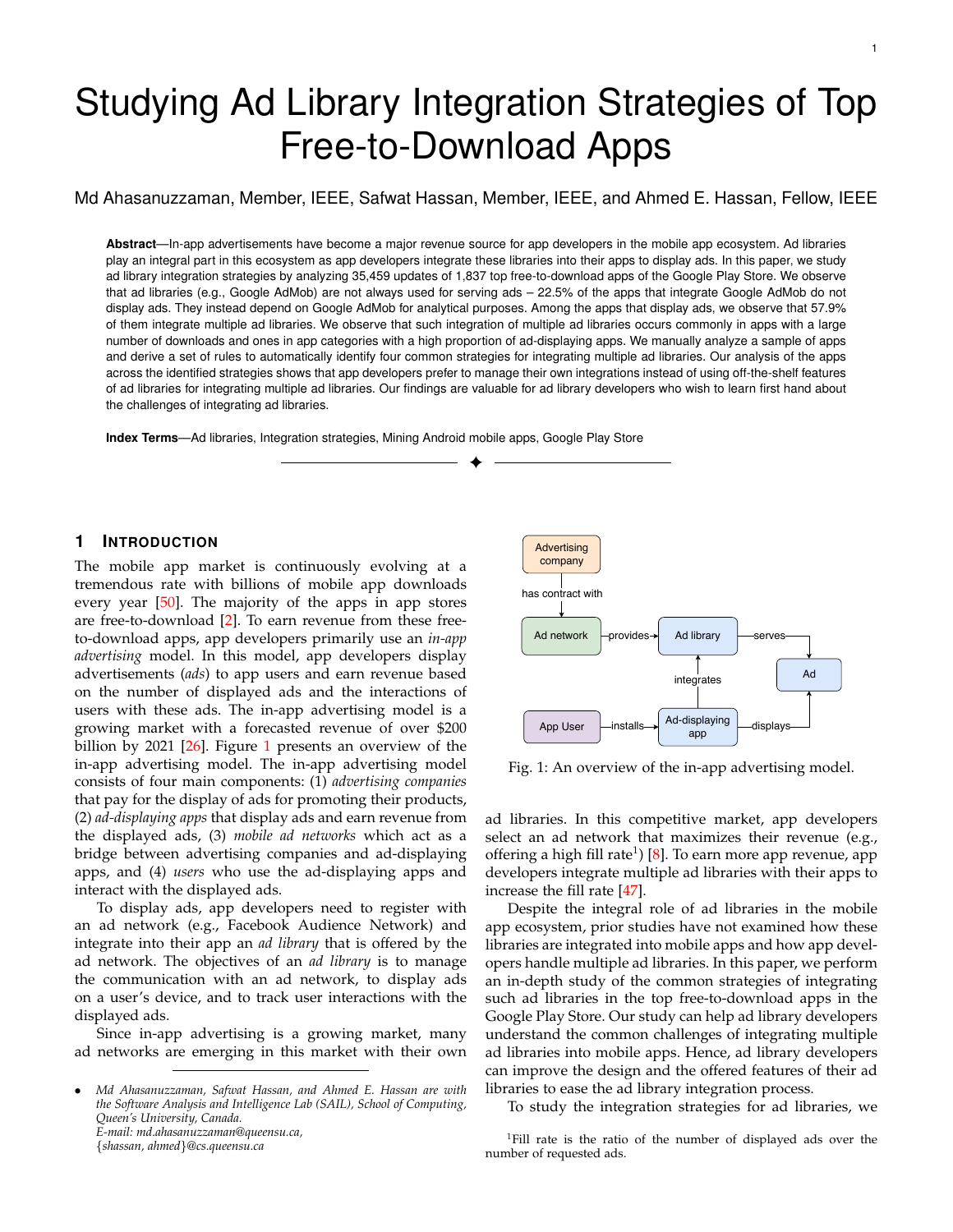Fig. 5: An overview of the external-mediation strategy.

the mediator is not written by the app developers, we call this an external-mediation strategy.

Figure 5 shows an overview of how app developers integrate multiple ad libraries using an external-mediation strategy. App developers integrate an ad library (Ad Library 1) that has an external-ad-mediator. Every app screen that displays ads communicates only with the external-admediator of the Ad Library 1. The external-ad-mediator communicates with the integrated ad libraries and serves ads from these libraries.

Rules for automatically identifying apps that use the external-mediation strategy:

We determine that an ad-displaying app is using the external-mediation strategy if the following two rules are met:

1) The number of accessed ad libraries by the app code is one, and the number of integrated ad libraries in the app is more than one.

2) The package of the accessed ad library contains an external-ad-mediator package that is accessed by the app code.

An example app that uses the external-mediation strategy: The "Ringtones & Wallpapers for Me<sup>4</sup> app, a popular app in the Personalization category, displays ads from ten ad libraries. The app code (i.e., the code that is written by the app developer) of this app contains the code for integrating only one ad library (Google AdMob). This app uses the external-ad-mediator of the Google AdMob ad library (com.google.andorid.gms.ads.mediation) which communicates with the other nine ad libraries as well as the Google AdMob ad library for displaying ads.

Bene-ts of using the external-mediation strategy:

The ease of integrating multiple ad libraries is one of the main bene-ts of this strategy as the external-ad-mediator implements the required logic for serving ads from multiple ad libraries [51]. For example, to integrate a new ad library, app developers include the new ad library (along with the external-ad-mediator) in their apps. This process does not require any changes to the ad-call-cite code (compared to the self-mediator strategy that needs changes to the selfmediation support code). The ease of integrating multiple ad libraries maybe one of the reasons for the high ratio of adding or deleting ad libraries for the external-ad-mediator strategy compared to the other integration strategies.

Nevertheless, based on our qualitative analysis of Stack Over ow questions, we noticed that the process of using the

<sup>4</sup>https://play.google.com/store/apps/details?id=com.apalon. ringtones

external-mediation strategy is not that intuitive as developers may not know that they need to include the external-admediator in their apps (in addition to adding the required ad libraries)<sup>5,6,7</sup>.

The external-ad-mediator selects an ad library for serving ads from the supported ad libraries based on dynamically estimated measures such as the eCPM which captures the ad monetization performance of an ad library at run-time; leading to much more dynamic and accurate estimates of the revenue for a served ad [21].

Drawbacks of using the external-mediation strategy:

The external-ad-mediator of an ad library may not support all the existing ad libraries that are available in the app market, and integrating unsupported ad libraries could crash mobile apps [28]. Therefore, app developers cannot serve ads from the unsupported ad libraries.

For example, we observe that only 5 out of the identi ed 63 ad libraries offer an external-ad-mediator. The externalad-mediators of these ve ad libraries (Google AdMob, MoPub, AerServ, Fyber and HeyZap) offer support for serving ads from only 13 ad libraries (20% of the identi ed ad libraries). Hence, apps that use the external-mediation strategy cannot serve ads from other ad libraries unless they are supported by the external-ad-mediators.

The entire process of serving an ad is not transparent as app developers have less control over the exact ad library from which an ad is to be served. For example, in one of the discussions in the Google Mobile Ads SDK Technical Forum about how external-ad-mediator works, a developer of the Google Mobile Ads SDK Team states: "Be noted that AdMob will be the one that would decide which mediated ad would display on an ad unit at any given time, depending on various factors (mostly on network priority and eCPM oors)" [31]. This answer indicates that app developers have no control over the selection algorithm. In addition, the external-ad-mediator might provide a preferential serving of ads from its network over other ad networks. This lack of transparency might cause a mistrust issue leading app developers to avoid the use of the external-ad-mediators of some ad libraries [33].

# (2) Self-mediation strategy

Description of the self-mediation strategy:

In this strategy, app developers write their centralized package (i.e., self-mediator), which communicates with the integrated ad libraries and manages the process of serving ads.

Figure 6 presents an overview of the self-mediation strategy. All three app screens communicate with the selfmediator, and the self-mediator communicates with the integrated ad libraries to serve ads from them.

Rules for automatically identifying apps that use the selfmediation strategy:

5https://stackoverow.com/questions/14481380/howimplement-the-mediation-ad-in-android

<sup>6</sup>https://stackover ow.com/questions/48363760/admobmediation-with-facebook-audience-network-in-xamarin-forms

7https://stackoverow.com/questions/25008446/androidmediation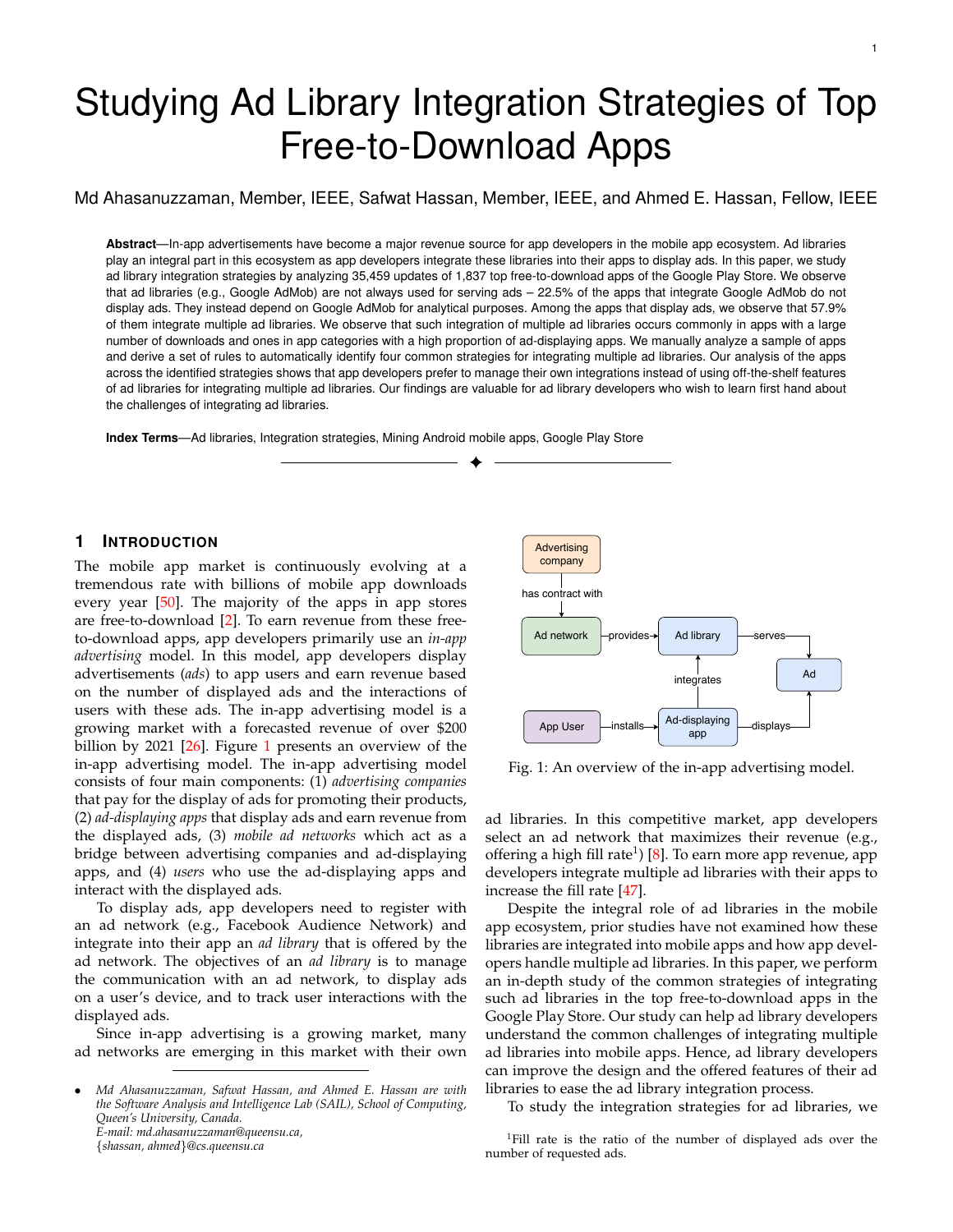Fig. 6: An overview of the self-mediation strategy.

Fig. 7: An overview of the scattered strategy.

We determine that an ad-displaying app is using the selfmediation strategy if the following rules are met:

1) The number of integrated ad libraries is more than one.

2) The number of accessed ad libraries by the app code and the number of integrated ad libraries are equal.

3) The app code contains a centralized package that communicates with the integrated ad libraries.

An example app that uses the self-mediation strategy: The "Calculator Plus Free<sup>8</sup> app, a popular app in the Tool category, integrates seven ad libraries using the self mediation strategy. The developer of the app wrote their selfmediator (com.digitalchemy.foundation.advertising), which communicates with the integrated ad libraries to serve ads. Bene-ts of using the self-mediation strategy:

A self mediation strategy provides a good encapsulation of the code code [34] because app developers write a centralized package that manages the selection and serving of ads from multiple ad libraries.

App developers are free to integrate any ad library instead of being limited to a handful of supported ad libraries like in the case of the external-mediation strategy. For example, we observe that apps that use the self-mediation strategy integrate 41 ad libraries with 67.6% of these libraries not supporting external ad-mediators.

App developers have more control over selecting the ad library from which to serve an ad. We observe that app developers mainly use the following three approaches:

1) A round-robin approach without a preferred list of ad libraries. In this approach, a random list of the integrated ad libraries is generated. If the rst ad library in the list fails to serve an ad, the self-mediator requests an ad from the next ad library. This process continues in a circular order until an ad is served from an ad library.

2) A round-robin approach with a preferred list of ad libraries. In this approach, app developers set a preferred list of the integrated ad libraries based on some measures (e.g., the popularity of the ad library in a country or the offered feature of the ad library). The self-mediator selects the best preferred ad library for requesting an ad. If that library cannot serve an ad, then the mediator selects another ad library in a circular fashion from the preferred list until an ad is served from an ad library.

3) A custom event-based approach. In this approach, the self-mediator of an app selects an ad library based on custom events (e.g., when a user clicks a particular menu item or when a user earns a reward in the app). This custom

<sup>8</sup>https://play.google.com/store/apps/details?id=com.digitalchemy. calculator.freedecimal

event-based approach allows app developers to select the most suitable ad library for increasing user-engagement for that particular event.

Drawbacks of using the self-mediation strategy:

App developers must write and maintain the code for the self-mediator. The self-mediator represents 8% (median) of the total number of classes of an app (in our studied apps). For example, the "High-Powered Flashligh $\rho$  app, a popular app in the Tool category, serves ads off 10 ad libraries which are integrated using the self-mediation strategy. The self-mediator (the "com.ihandysoft.ad" package) represents 22% of all the classes of this app. We observe that app developers modify the self-mediation support code in 64.5% (median) of their updates – supporting our intuition about the maintenance challenges of the self-mediation strategy.

The ordering of ad libraries is static in nature. In contrast, the ordering of the external-ad-mediator is much more dynamic as it can order ad libraries based on the dynamically estimated eCPM value which is calculated at run-time based on the buying and selling of ads as conducted through realtime auctions that are facilitated by digital marketplaces (i.e., ad exchanges) [42]. For example, in a Stack Overow question about the best practice for implementing a selfmediator for displaying ads  $10$ , the accepted answer recommends iterating among the integrated ad libraries (i.e., selecting the rst ad library then the next one without considering the current ad network data such as ad II rate, ad response time, and eCPM). Hence, app developers may not select the best ad library based on the current market conditions [42].

# (3) Scattered strategy

Description of the scattered strategy:

In this strategy, app developers neither write their own mediator nor use the external-ad-mediator of an ad library to serve ads from the integrated ad libraries. Rather, developers write code individually for each app screen to integrate each ad library for that particular screen.

Figure 7 shows an overview of the scattered strategy. Each app screen communicates with the integrated ad libraries directly. The integration code for the Ad Library 2 is written by the app developer for every app screen that displays an ad.

<sup>9</sup>https://play.google.com/store/apps/details?id=com.ihandysoft. led ashlight.mini

<sup>10</sup>https://stackover ow.com/questions/26685425/best-codingpractice-for-implementing-not-using-mediation-multiple-ad-networks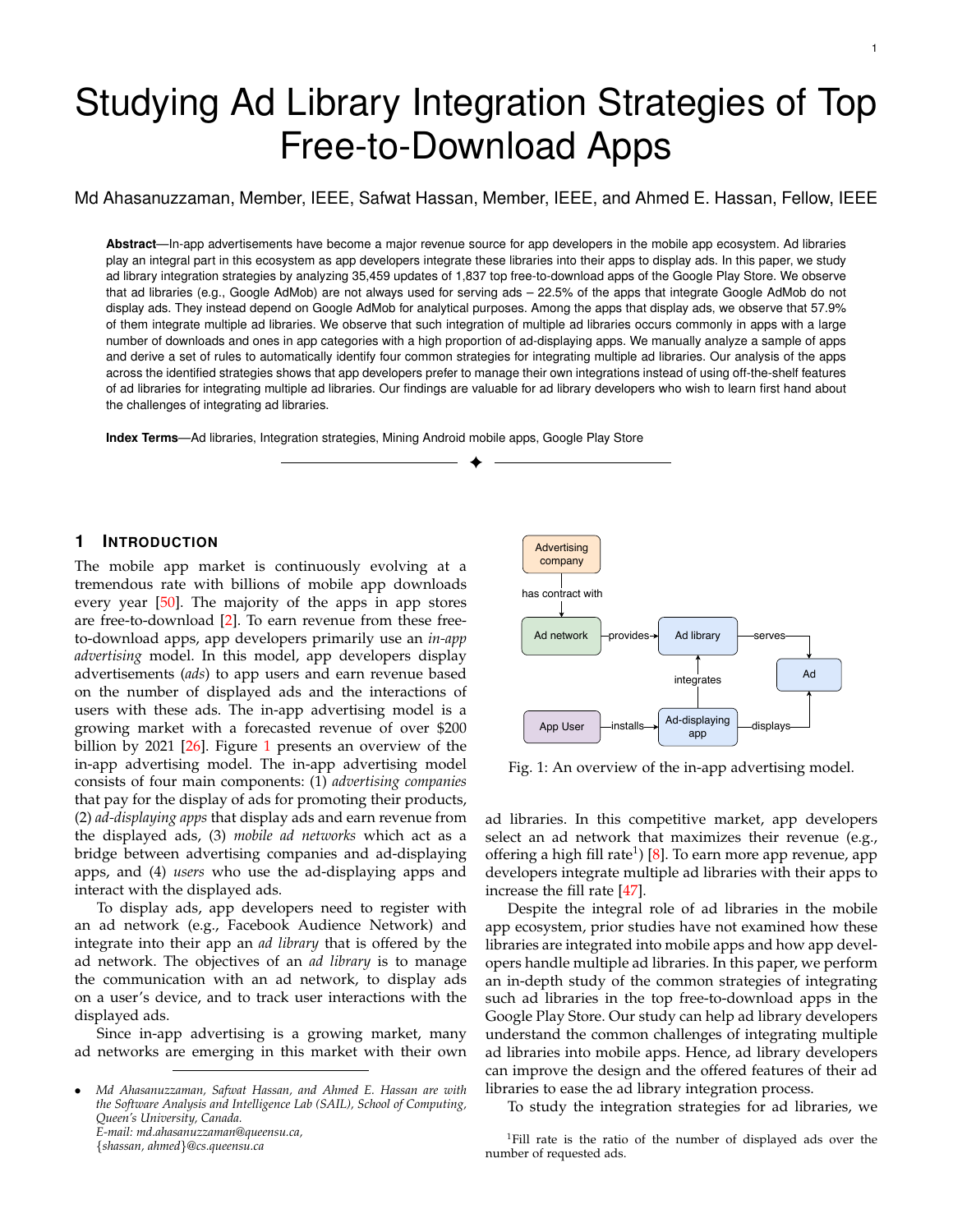Rules for automatically identifying apps that use the scattered strategy:

We determine that an ad-displaying app is using the scattered strategy if the following rules are met:

1) The number of integrated ad libraries is more than one.

2) The number of accessed ad library by the app code and the number of integrated ad libraries are equal.

3) The app code does not contain any centralized package that communicates with the integrated ad libraries.

An example app that uses the scattered strategy: The "Audiomack – Download New Mus'ic<sup>1</sup> app, a popular app in Music & audio category, integrates four ad libraries using the scattered strategy. The app displays ads on two screens. The developer of this app wrote code in two app screens for displaying ads from ad libraries individually. Bene-ts of using the scattered strategy:

App developers can quickly integrate several ad libraries as developers do not need to write a centralized package (e.g., the self-mediation support code). Designing a exible and reusable self-mediator is challenging. For example, in a Stack Over ow question about the design of a self-mediator using the Factory pattern<sup>12</sup>. The answerer notes the complexity of developing a self-mediator: "In case some of ads controller need additional action (for example update its state  $(A)$  Mixed strategy something) you have to add a new method to interface, and this will be unused with other 100500 implementations"

App developers can select ads of different ad formats (e.g., banner or native ad format) from different ad libraries based on custom events in their apps. For example, the "The Coupons App<sup>13</sup> app, a popular app in the Shopping category, integrates Google AdMob and Facebook Audience Network ad libraries in the same app screen. The app selects the Google ad library to serve banner ads and the Facebook Audience Network to serve native ads based on custom events in the app (e.g., the clicking of different buttons in that particular screen).

Drawbacks of using the scattered strategy:

App developers need more effort to maintain their code because they need to write the same integration code (i.e., copy and paste) for an ad library if the ad library is integrated for displaying ads in different app screens. We observe that the probability of modifying an ad-call-site code (i.e., the app code that invokes the methods for integrating an ad library) is 20% (median) across all ad integration strategies, with that probability increasing considerably to 30% (an increase of 50%) for the scattered strategy. We also observe that the median probability of modifying the adcall-site code for apps that use the mixed strategy is twice that of the median probability of modifying ad-call-site code for apps that use the external-mediation strategy. Hence, app developers need to modify the ad-call-site code at a much larger rate. We further discuss the maintenance effort of each integration strategy in Section 5.

The scattered code fetches ads from a single ad library for displaying ads on an app screen. For example, the " The

architecture-using-abstract-factory-pattern

Fig. 8: An overview of the mixed strategy.

Coupons App app, a popular app in the Shopping category, uses Google AdMob to serve banner ads and uses the Facebook Audience Network to serve native ads in the same app screen. If any of the integrated ad library fails to fetch an ad (e.g., due to the network not lling the ad request), the app screen will fail to display some ads. Alternatively, the app could have used an external-ad-mediator, which provides the needed logic to display ads from different ad libraries if an ad library fails to II an ad request [51]. Hence, the scattered strategy is not able to deal with low II rate issues that might arise.

Description of the mixed strategy:

In this strategy, app developers combine both the externalmediation strategy and the scattered strategy to serve ads.

Figure  $8$  shows an overview of the mixed strategy. App Screen 1 and App Screen 2 communicate with ad libraries using an external-mediation strategy, whereas App Screen 3 communicates with the Ad Library 4 using a scattered strategy.

Rules for automatically identifying apps that use the mixed strategy:

We determine that an ad-displaying app is using a scattered strategy if the following rules are met:

1) The number of integrated ad libraries is more than one. 2) The number of accessed ad libraries by the app is less than the number of integrated ad libraries.

3) The app contains an external-ad-mediator package that communicates to many of the integrated ad libraries.

An example app that uses the mixed strategy:

The "Real Guitar Free - Chords, Tabs & Simulator Gam<sup>4</sup>es app, a popular app in the Music category, integrates 14 ad libraries to serve ads. The developers of the app use the external-ad-mediator of the Google AdMob (com.google. android.gms.ads.mediation) ad library to integrate 11 ad libraries. To integrate the remaining three ad libraries, the app developers write code in the activities of some speci c screens using the scattered strategy.

Bene-ts of using the mixed strategy:

In the mixed strategy, app developers can leverage the external-ad-mediator of an ad library to serve ads from different ad libraries and can also write their integration code for other ad libraries that are not supported by the externalad-mediator. We observe that 73.9% of ad-displaying apps with the mixed integration strategy call at least one ad

<sup>11</sup>https://play.google.com/store/apps/details?id=com.audiomack 12https://stackoverow.com/questions/35146989/admodule-

<sup>13</sup>https://play.google.com/store/apps/details?id=thecouponsapp. coupon

<sup>14</sup>https://play.google.com/store/apps/details?id=com.gismart.guitar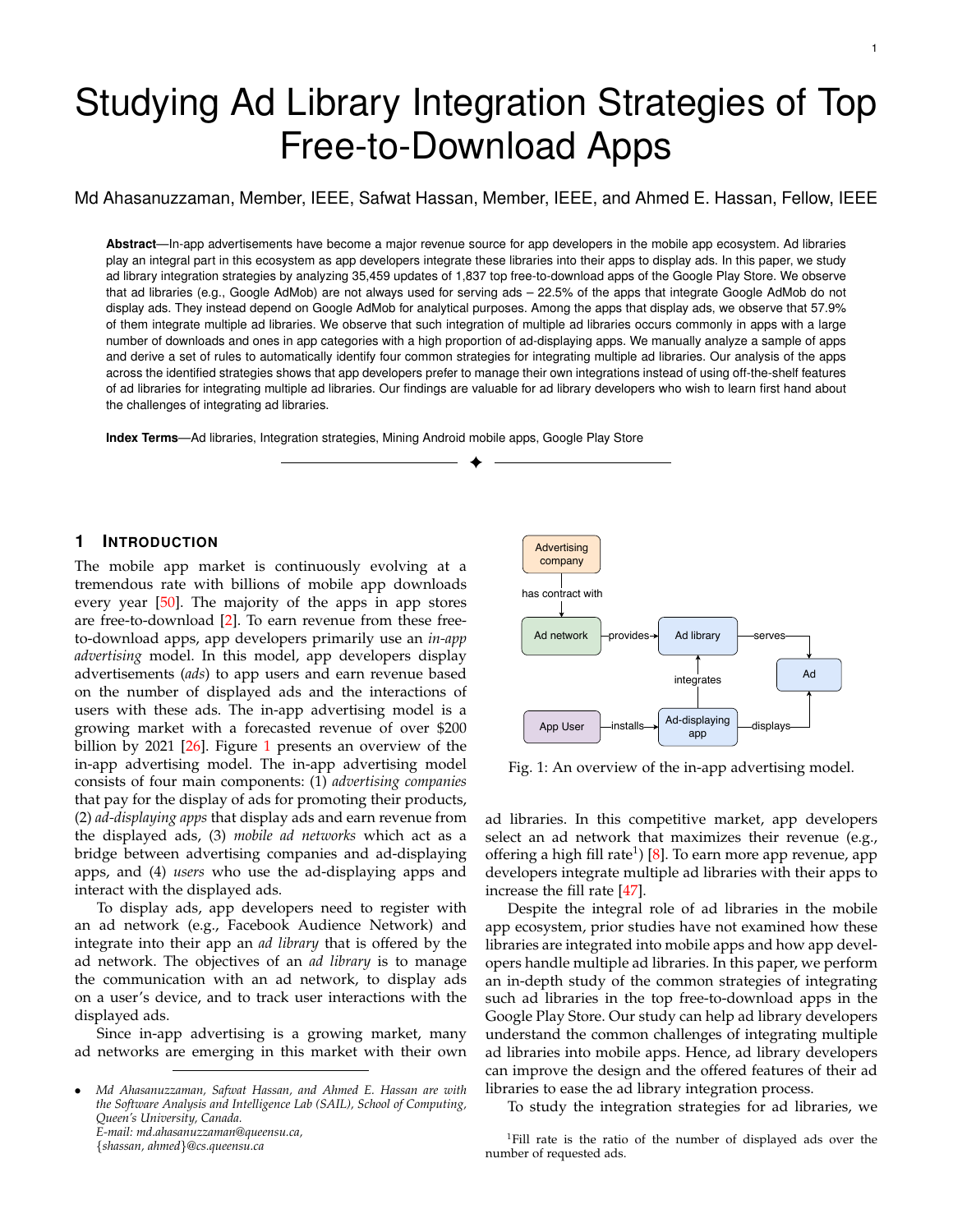TABLE 7: Mean and ve-number summary of each strategy for integrating multiple ad libraries.

| Ad library<br>integration strategy            | Mean | Min. | 1st<br>Οu. | Me-<br>dian | 3rd<br>Qu. | Max.     |
|-----------------------------------------------|------|------|------------|-------------|------------|----------|
| External-mediation strategy<br>Mixed strategy | 5    |      |            | 5           | 6          | 10<br>19 |
| Self-mediation strategy<br>Scattered strategy | 3    |      |            | 3           |            | 12<br>5  |

library that is not supported by the currently available external-ad-mediators.

Apps that use the mixed strategy integrate more ad libraries than the apps that use other strategies. Table 7 shows the mean and ve-number summary of the integrated ad libraries for each of the four identi ed strategies. App developers integrate a maximum of 19 ad libraries using the mixed integration strategy. We nd two apps from the "TextMe, Inc" company that integrate 19 ad libraries. We observe that they use the external-ad-mediator of the Google AdMob ad library which supports 13 ad libraries, the rest of the ad libraries are integrated using a scattered strategy since they are not supported by the external-ad-mediator of the Google AdMob ad library.

One possible reason for using the mixed strategy is that app developers can display ad formats (e.g., native ads) that are not supported by the external-ad-mediator. For example, a Stack Overow post notes that a developer used an external-ad-mediator to successfully display banner and interstitial ads from both FAN and Google AdMob ad libraries. Later, the developer wanted to display native ads from the Facebook Audience Network (FAN) using the external-ad-mediator of the Google AdMob. The accepted answer indicates that displaying native ads is currently not supported by the external-ad-mediator ( "Mediation through FAN for Native Express Ads is currently not possible. Only all ad-call-site code (we consider only the statements that TAN for Native Express Ads is currently flot possible. Only all ad-call-site code (we consider only the statements that<br>Banner ads and Interstitials have been enabled for mediation for all library methods) of the integrate FAN.")<sup>15</sup>. Therefore, app developers need to use the mixed strategy to display banner, native, and interstitial ads from multiple ad libraries.

Drawbacks of using the mixed strategy: Since the mixed strategy is the combination of the external-mediation strategy and the scattered strategy, some of the drawbacks of these two strategies exist in the mixed strategy. For example, developers need to spend considerable effort on maintaining their ad library code as we observe that the mixed strategy has the highest probability of modifying ad-callsite code (37%) compared to other integration strategies. We further discuss the maintenance effort of each integration strategy in Section 5.

15https://stackoverow.com/questions/37648710/facebookaudience-network-native-ads-via-admob-mediation-adapter

#### Summary of RQ 2

App developers dominantly use the mixed and the self-mediation strategy to integrate multiple ad libraries. This might be due to the currently available external-ad-mediators not satisfying their needs. To have more control over selecting ad libraries for displaying ads, app developers write their own centralized packages (self-mediator) based on preferred metrics (e.g., location information) or custom app events in the self-mediation strategy.

# 5 DISCUSSION OF THE MAINTENANCE OVERHEAD OF THE INTEGRATED AD LIBRARIES FOR EACH INTE - GRATION STRATEGY

In this section, we discuss how app developers maintain their integrated ad libraries over time across the different ad library integration strategies. In particular, we discuss the modi ability of the ad-call-site code (i.e., the app code that invokes the methods for integrating an ad library) and the exibility of integrating ad libraries for each integration strategy.

#### 5.1 The modi ability of ad-call-site code

In this section, we discuss the modi ability of the ad-callsite code along two aspects: (1) how frequently (in terms of the proportion of the updates of an app) do app developers modify the ad-call-site code, and (2) what is the proportion of the ad-call-site code that is modi ed across the integration strategies.

To determine if an ad-call-site code is modi ed, we follow the same approach of Ruiz et al. [48]. In this approach, for each update of an ad-displaying app that integrates multiple ad libraries, we generate the class signatures for invoke ad library methods) of the integrated ad libraries. The ad-call-site code is modi ed in the app update ( $\mathsf{U}_{i+1}$  ) if the signature of the app update  $(U_{i+1})$  is different than the signature of the app update  $(U_i)$ .

The probability of modifying the ad-call-site code is 20% (median) across all integration strategies, with that probability increasing considerably to 37% (an increase of 60%) for ad-displaying apps which use the mixed strategy. Figure 9 shows the probability of modifying adcall-site code for every integration strategy. The probability of modifying the ad-call-site code for ad-displaying apps that use the mixed or the scattered strategies is well above the median. We also observe that the median probability of modifying the ad-call-site code for apps that use the mixed strategy is twice that of the median probability of modifying ad-call-site code for apps that use the external-mediation strategy. This result indicates one of the drawbacks of using the scattered strategy since app developers would need to modify the ad-call-site code in a much larger proportions of the deployed updates of their apps.

To study whether the modi ability of ad-call-site code is signi cantly different across the identi ed four ad library integration strategies, we use the "Kruskal Wallis test" [54]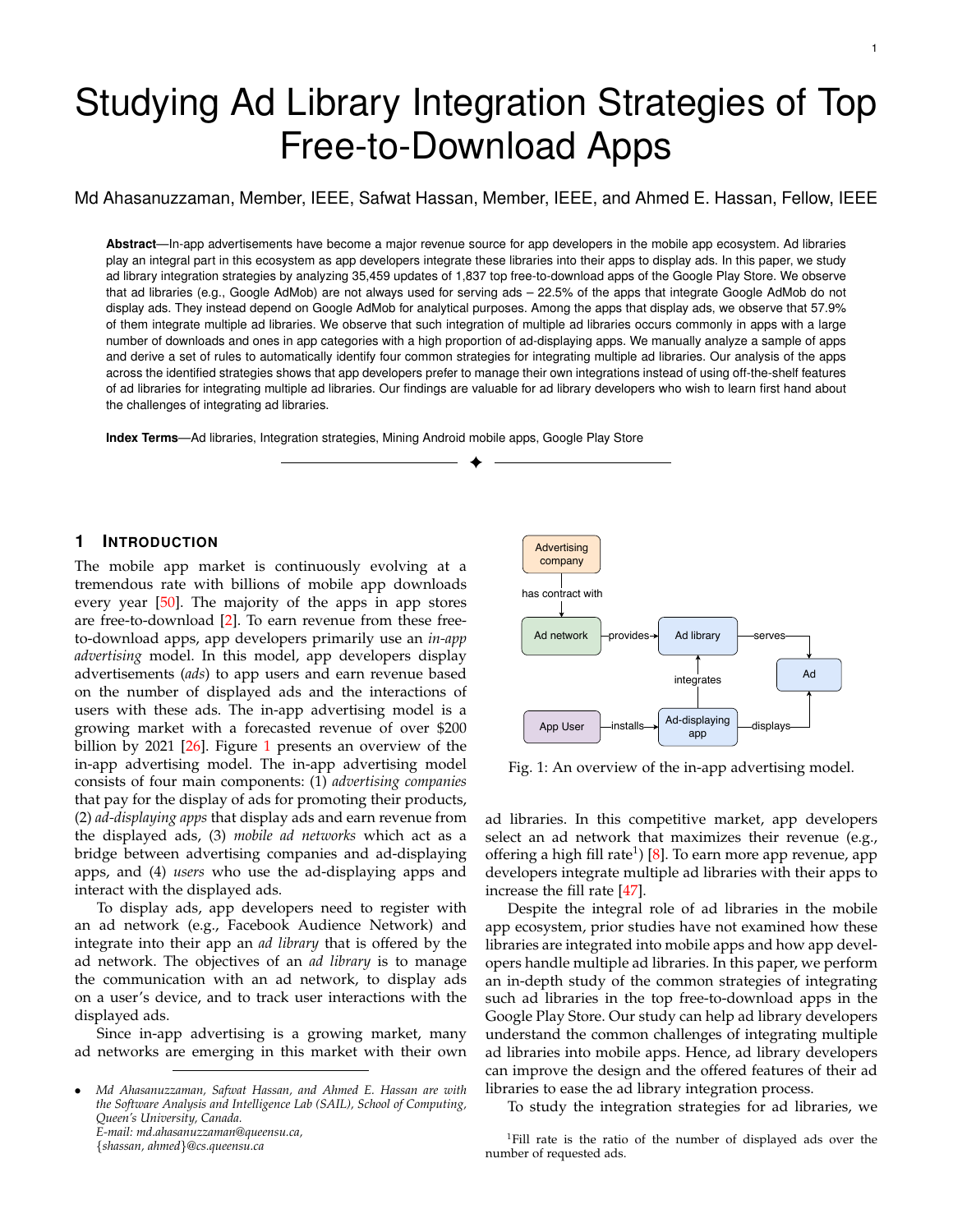Fig. 9: The probability of modifying the ad-call-site code in a update for each ad library integration strategy. The red dotted line shows the median probability of modifying the ad-call-site code.

TABLE 8: The proportion of modifying ad call-site-code when an ad library is updated and when an ad library is not updated.

|                             | % of the modi ed ad-call-site code (median) |                           |  |
|-----------------------------|---------------------------------------------|---------------------------|--|
| Ad library integration      | when the integrated                         | when the integrated       |  |
| strategy                    | ad library is updated                       | ad library is not updated |  |
| Mixed strategy              | 12.5                                        | 0.0                       |  |
| Scattered strategy          | 8.0                                         | 0.0                       |  |
| Self-mediation strategy     | 3.3                                         | 0.0                       |  |
| External-mediation strategy | 0.0                                         | 0.0                       |  |

for the four categorical variables (i.e., the integration strategies) and one metric (the probability of modifying ad-callsite code). We observe that the generated p-value of the test is less than 0.05 indicating that the the modi ability of adcall-site code is signi cantly different across the identi ed four strategies.

The proportion of the modi ed ad-call-site code (# of ad-call-site code that is modi ed / # of total ad-call-site code) is highest in the apps that use the mixed strategy. We observe that app developers mostly modify ad-callsite code when they update their integrated ad libraries. Table 8 shows the proportion of the modi ed ad call-sitecode in two cases: when the integrated ad library is updated and when the integrated ad library is not updated. The proportion (median) of the modi ed ad-call-site code is zero for each integration strategy (when the ad library is not updated) indicating that app developers usually do not optimize or change their ad library integration code. We also observe that in the case when an ad library is updated, the proportion of the modi ed ad-call-site code for the apps that use the mixed strategy is the highest whereas the proportion is almost zero for the apps that use the external-mediation strategy. This result is another indication that the mixed strategy may require more effort for maintaining the adcall-site code over time.

Fig. 10: The ratio of adding/removing ad libraries for each of the integration strategies.

### 5.2 The ratio of adding or removing ad libraries

To understand which ad integration strategy is more exible for modifying (adding or removing) ad libraries, we calculate the ratio of adding/removing ad librariesor each integration strategy. The ratio of adding/removing ad libraries is the ratio of the number of updates of an app in which the app developer adds or removes an ad library to the total number updates of the app.

The mixed strategy provides app developers with the highest exibility. Figure 10 shows the the ratio of adding/removing ad librariesfor each identi ed strategy. The mixed strategy has the highest ratio value. We identify ad libraries that are added or removed in the cases of mixed strategy and observe that all these ad libraries are supported by the currently available external-ad-mediators that are currently in use by these apps. One explanation of this result is that developers do not need to write or update any code to add or remove ad libraries. This hypothesis explains as well the high ratio of adding or removing ad librariesr the externalmediation strategy.

#### 6 IMPLICATIONS

In this section, we describe the implications of our study of ad library integration practices for ad library developers.

The developers of the Google AdMob should spin out their functionality for uniquely identifying a user's device out of their ad library. As described in Section 4.1, analytics libraries have a dependency on the Google Ad-Mob ad library. These analytics libraries depend on one of the packages of the Google AdMob ad library named "com.google.android.gms.identi er" for the unique identi--cation of a user's device. These analytics libraries need this functionality to track a user's in-app behavior. However, the main purpose of an ad library is to serve ads. This unusual dependency on the Google AdMob increases the size of many apps that use these analytical libraries. Hence, developers of the Google AdMob ad library should rethink their design and offer a separate library for uniquely identifying a user's device.

Ad library developers should improve their externalad-mediators by (1) enabling the integration of new ad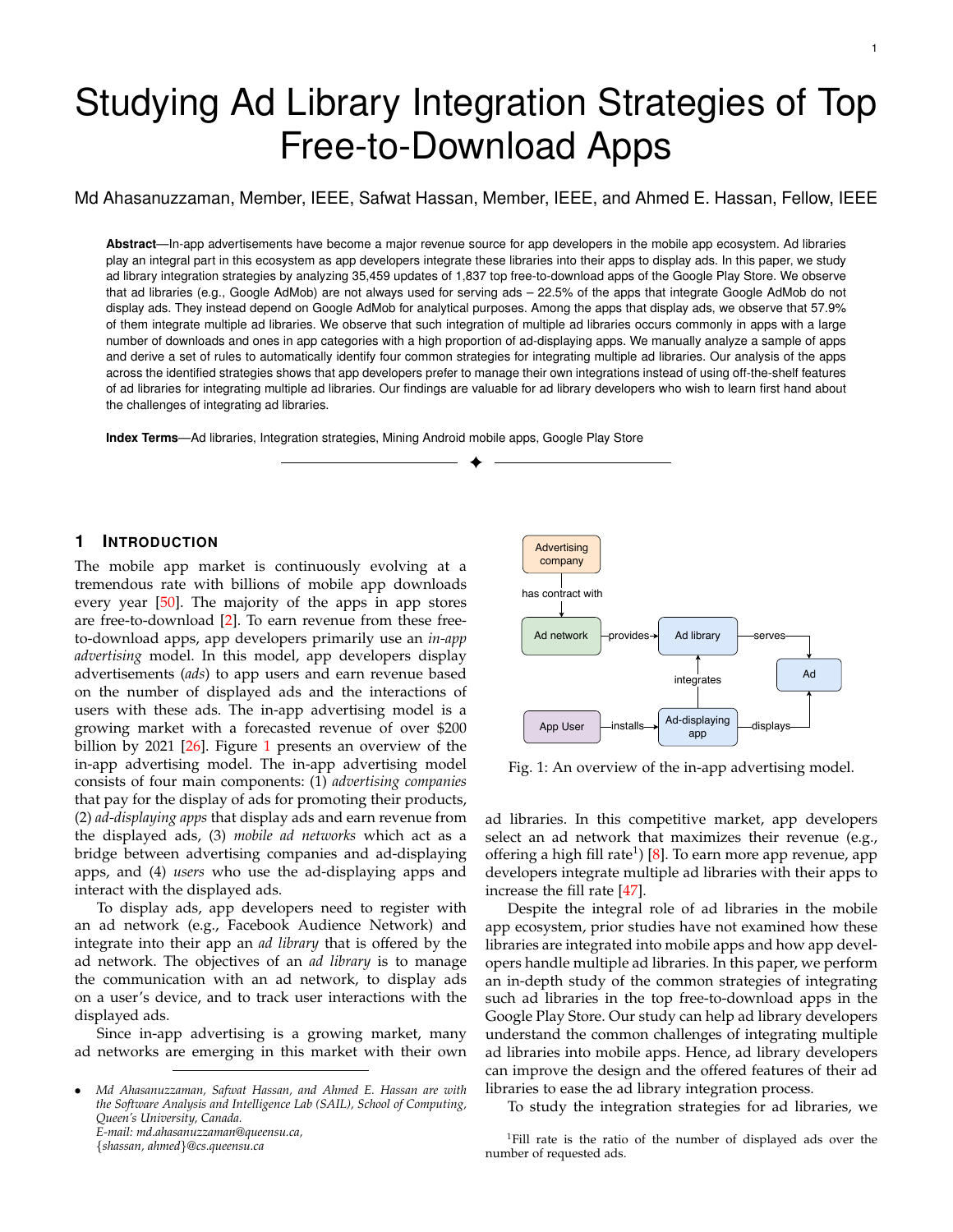libraries at run-time and (2) increasing the supported ad libraries. In Section 5, we observed that app developers use the mixed strategy to achieve the highest exibility (i.e., continuously adding or removing an add library). To improve the exibility of the external-ad-mediators, ad library developers need to provide some standardized interfaces to enable the integration of new ad libraries for app developers at run-time instead of only at design time. For example, the Google AdMob ad library has started to offer an SDK-less mediation feature that enables app developers to add or delete any new ad library by re-con-guring their Google ads account (without a need for deploying an update that adds/removes the required ad libraries) [40].

Another dimension for improving the external-admediators is to add support for a large number of ad libraries. For example, in Section 4.2, we observed that 73.9% of the ad-displaying apps that use the mixed integration strategy call at least one ad library that is not supported by any external-ad-mediators. Hence, we recommend ad library developers who offer external-ad-mediators to support more ad libraries so that app developers can choose different ad libraries and maximize ad revenue.

Ad library developers should offer more feature control over the selection of ad libraries. In Section 4.2, we observed that the external-ad-mediator selects an ad library from the integrated ad libraries based on dynamically calculated eCPM value. Although this selection process is useful for accurately estimating the revenue for a served ad, it might prevent an app from achieving an improved userengagement as the process is not customizable. In addition, this process is not transparent to app developers (as eCPM is calculated dynamically) and does not allow app developers to control the selection of ad libraries. We observe that app developers write code (representing a median of 8% of the total number of classes of the app code) for their selfmediator which offers them custom control when selecting ad libraries based on a preferred list of ad libraries (e.g., a list of ad libraries based on the popularity of ad libraries in a country) or custom app events. Therefore, we recommend ad library developers to offer a more con-gurable interface for their external-ad-mediators so that app developers can have more control in selecting ad libraries when they desire.

#### 7 THREATS TO VALIDITY

Construct validity: App developers can obfuscate their code using obfuscation tools (e.g., Proguard) before releasing their apps. Although Google Admob requires app developers to keep the names of the ad-show methods nonobfuscated (so apps do not get issues while displaying ads) [39], we cannot assure that all the studied ad libraries mandate the same requirement. Hence, code obfuscation can impact our results as follows. First, if developers obfuscated their package names, our approach will not be able to identify whether an app contains an ad library (as our approach depends on the library package name to identify apps that integrate ad libraries). Moreover, if developers obfuscated the method name of their code, our approach cannot identify whether an app displays ads (as we depend on the usage of the ad-show methods). To assess the impact of code obfuscation on our analysis, we measured

the percentage of classes, methods and packages that are obfuscated in our studied apps (i.e., 1,837). We followed a similar approach to identify the code obfuscation that is employed by Li et. al. [44]. We nd at least one obfuscated package and method in 18% and 39% of the studied apps, respectively. However, in our further investigation on how much code is obfuscated in an app, we nd that only 0.5% (median) of the methods in an app are obfuscated. This result shows that there can be an impact (albeit a small percentage) that this 0.5% of the obfuscated methods include show-ad methods of ad libraries.

To identify the apps that display ads, our approach depends on identifying the calls to the show-ad methods of ad libraries. Hence, if an app is obfuscated, our approach would miss identifying such apps as ad-displaying apps. As shown in Table 1, 530 apps do not contain any of the identi-ed ad library packages. Out of these 530 apps, 225 apps (12% of our overall studied 1,837 apps) contain obfuscated methods in their app code. Since we are not the owner of such 225 apps, we cannot assure whether they integrate ad libraries for displaying ads. Hence, our approach may miss identifying ad-displaying apps for these 225 apps. To overcome the issue of missing the identi cation of ad-displaying apps, we extensively studied a large number of apps that display ads to understand how app developers integrate ad libraries into their apps on a large scale. It should be noted that our objective of this study is to understand the approaches that app developers use to integrate multiple ad libraries instead of providing an approach on how to reverse engineer obfuscated methods. Future studies could extend our work by including more apps from different app stores.

Identifying the ad libraries among the many integrated third-party libraries is a non-trivial task. First, we identify packages using the regular expression [aA][dD] (following a similar approach as proposed by Ruiz et al. [48]). Then, we manually search online each identi ed package to determine whether it corresponds to an ad library. However, there is a chance, albeit an extremely rare one, that an ad library exists for which we cannot nd any web reference. To measure the comprehensiveness of our identi ed integration strategies for ad libraries, we randomly examined a statistical representative sample of 65 apps out of the 1,076 studied ad-displaying apps. Such a sample would provide us with a con dence level of 90% and a con dence interval of 10%. To eliminate any bias in our evaluation results, we do not include the 62 apps that we initially used for identifying the integration strategies for ad libraries. For each of the examined apps, we manually examine the app code (using the Understand tool [17]) and validate the integration strategies for ad libraries. We observe that our proposed rules correctly identify the integration strategies for ad libraries in each of the studied 65 apps.

Our approach for detecting ad libraries could suffer from both false positives and false negatives. In the case of false positives, an app can have dead code with the word ad in its class name or a popular third-party library might include ads mischievously. However, we studied top apps where we feel the chances of these concerns to occur are extremely low. The chances of an app to not remove dead code (and associated ad libraries) is quite low since mobile apps are very mindful of the size of their binaries. The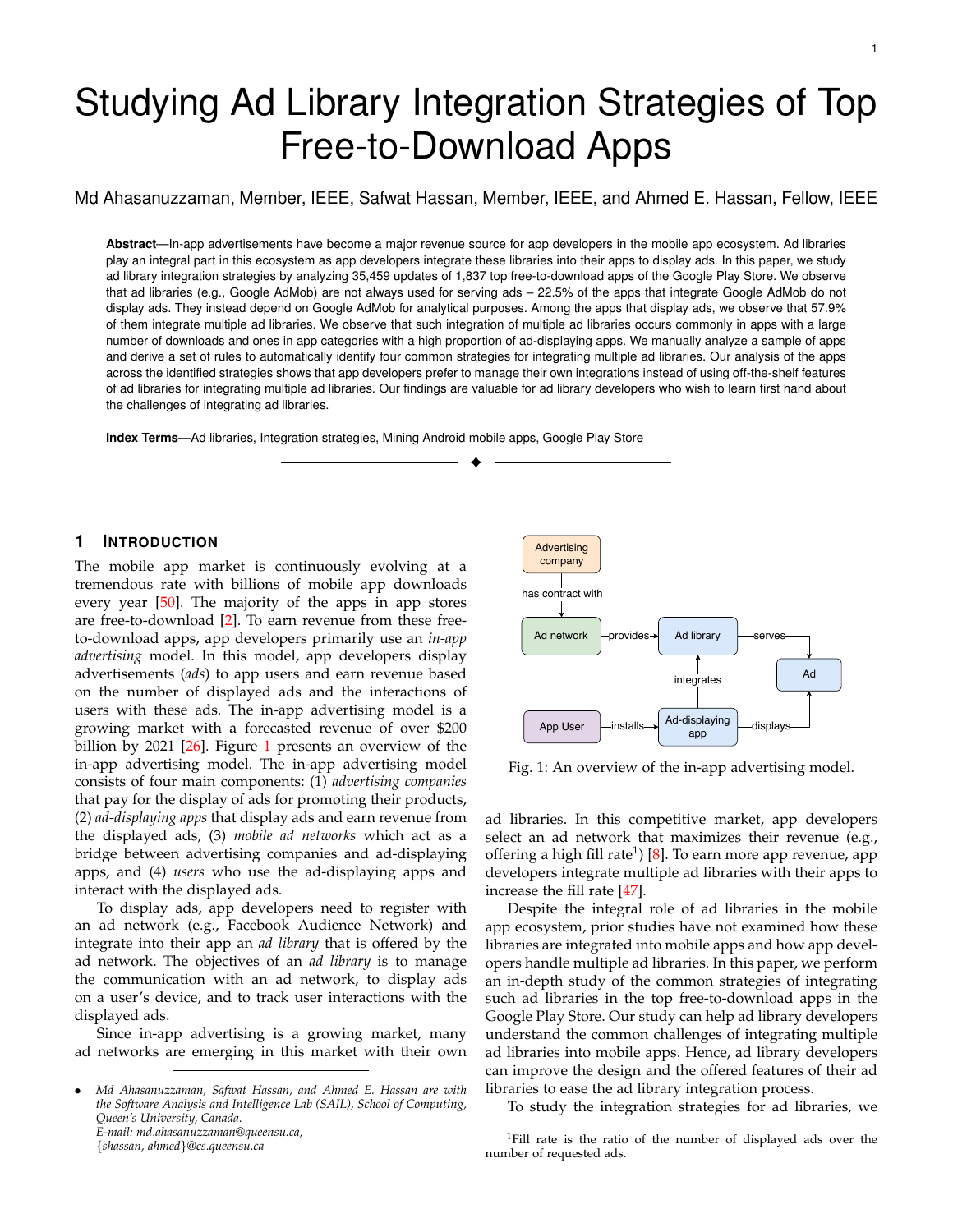chances of an app being malicious are very low again – recall we are looking at the top apps in the market. In the case of false negatives, there might be many ad networks that do not have the term "ad" in its APIs. The chances of an ad library not having the word "ad" is in it is quite low. We also retrieved a list of ad libraries that is curated by AppBrain [27] and nd that the concern is not valid for that curated list. The list contains 120 ad libraries. Of these 120 ad libraries, we identi ed 63 ad libraries that are integrated by the studied apps. For the remaining 57 ad libraries, we read their documentation and GitHub packages and validate that their API contains "ad" keyword.

To identify the display ad methods, we read the documentation of the studied ad libraries and summarized the list of methods that are currently used for displaying ads. However, APIs may evolve, and developers of ad libraries might rename such methods (display ad methods). To determine whether such show-ad methods were changed during the evolution of their libraries, we investigated all the historical versions that are released during our study period of the top ten popular ad libraries as follows. First, we identi ed the methods that are currently used for displaying ads from the documentation of the selected ad libraries. Then, for each version of the selected ad library, we examined whether the identi ed methods exist in the prior versions. We observed that all identi ed methods exist in the prior versions. We did observe that a few ad libraries (e.g., Unity Ads) added new parameters to these methods. However, they did not change the name of these methods. For example, developers of Unity Ads did not change the name of the show method in version 2.0.0 but changed the parameter of the show method (i.e., developers changed "public void show (Map< String, Object> options)" to "public void show (activity, placementId) in version 2.0.0).

One possible threat in our analysis on the modi ability of ad-call-site code is code obfuscation of the studied apps as we cannot track the changes in code statements of obfuscated code. Hence, in this analysis, we Itered the obfuscated classes by following the approach of Li et al. [44] and studied the classes of the app code that are non-obfuscated. As illustrated in our discussion about code obfuscation, the percentage of obfuscated code is only 0.5% (median). Consequently, there might be cases (albeit a small percentage) that the obfuscated code has modi cations to the ads-call cite statements.

Since native code in Android apps is deployed in the app as executable and linkable format (ELF) les [56], using static analysis tools cannot generate all the dependency links accurately [22]. We observe that only 6.5% of the studied apps (121 apps out of 1,837) use native code in our dataset. We identi ed 69 of them integrate ad libraries (i.e., 6% of the studied ad-displaying apps). Studying native apps using static analysis tools is dif cult and could introduce falsepositive cases in our analysis of the integration strategies for ad libraries. Hence, we removed these 69 apps from our analysis of the integration strategies for ad libraries. Since these apps are only 3.8% of the studied apps (69 apps out of 1,837), we believe that they will not drastically impact our overall study of the integration strategies for ad libraries. External validity: In this study, we only focused on the top free-to-download Android apps from the Google Play Store

as these apps have a large user-base. Hence, these apps are likely to follow the in-app advertising model to earn revenue. Future studies should broaden the scope of our study and investigate how our ndings apply to ad libraries that are integrated into other types of apps, such as non-free apps, Windows apps, or iOS apps.

According to the documentation of the top ten most used ad libraries in our dataset, the standard way of displaying ads (e.g., full-screen ads) is to call display methods (e.g., showAd()) of the integrated ad libraries [38], [46] from an activity. However, we do not claim that this is the only way to display ads. For example, app developers can display ads using intents or background services<sup>16</sup>, which is not a recommended practice for displaying ads [37]. In addition, malicious apps and adware apps can also display ads using background threads, which can be dif cult to detect using static analysis mechanisms. However, we analyzed popular apps that are actively maintained and present in the Google Play Store, and they are less likely to be malicious or adware apps. Additionally, our scope for this research is to study how popular apps integrate ad libraries using standard practices.

In Section  $6$ , we point out three implications for ad library developers based on our study so that ad library developers could improve their ad libraries. We cannot deny that there might be some business constraints for improving ad libraries. For example, supporting the integration of all ad libraries in the ad market is not a simple task and might be in uenced by competitive business logic instead of technical challenges. However, our ndings and suggestions show the current needs and the potential directions for improving the design of third-party ad libraries. Hence, our study could be helpful for ad library developers who wish to improve their ad libraries.

Internal validity: In our analysis for identifying strategies for integrating multiple ad libraries, we manually investigated apps that integrate more than one ad library. In this analysis, we cannot deny the possibility of misinterpreting the identi ed strategies for integrating multiple ad libraries since we are not the original developers of the studied apps. To mitigate this threat, the rst and the second author leveraged the Understand tool to analyze the call graph of the apps, carefully investigated each of the sampled apps, and consolidated their results.

App users are prone to repackaged or piggybacked apps. Hence, app stores (e.g., the Google Play Store) continuously remove piggybacked apps or malware apps [55], [57]. In our study, we selected 1,837 top free-to-download apps in the Google Play Store. These apps have a large user-base, and they are popular in the Google Play Store for multiple years. Therefore, our studied apps are less likely to be malicious apps.

There are different possibilities that can drive app developers to group their code in a single component. For example, poorly designed apps can be one of the reasons for this behaviour (e.g., app developers just group all their code in a single package). However, based on our de nition of the self-meditation strategy, an app contains a self-

<sup>16</sup>https://stackover ow.com/questions/14313641/show-admobads-from-service-context-android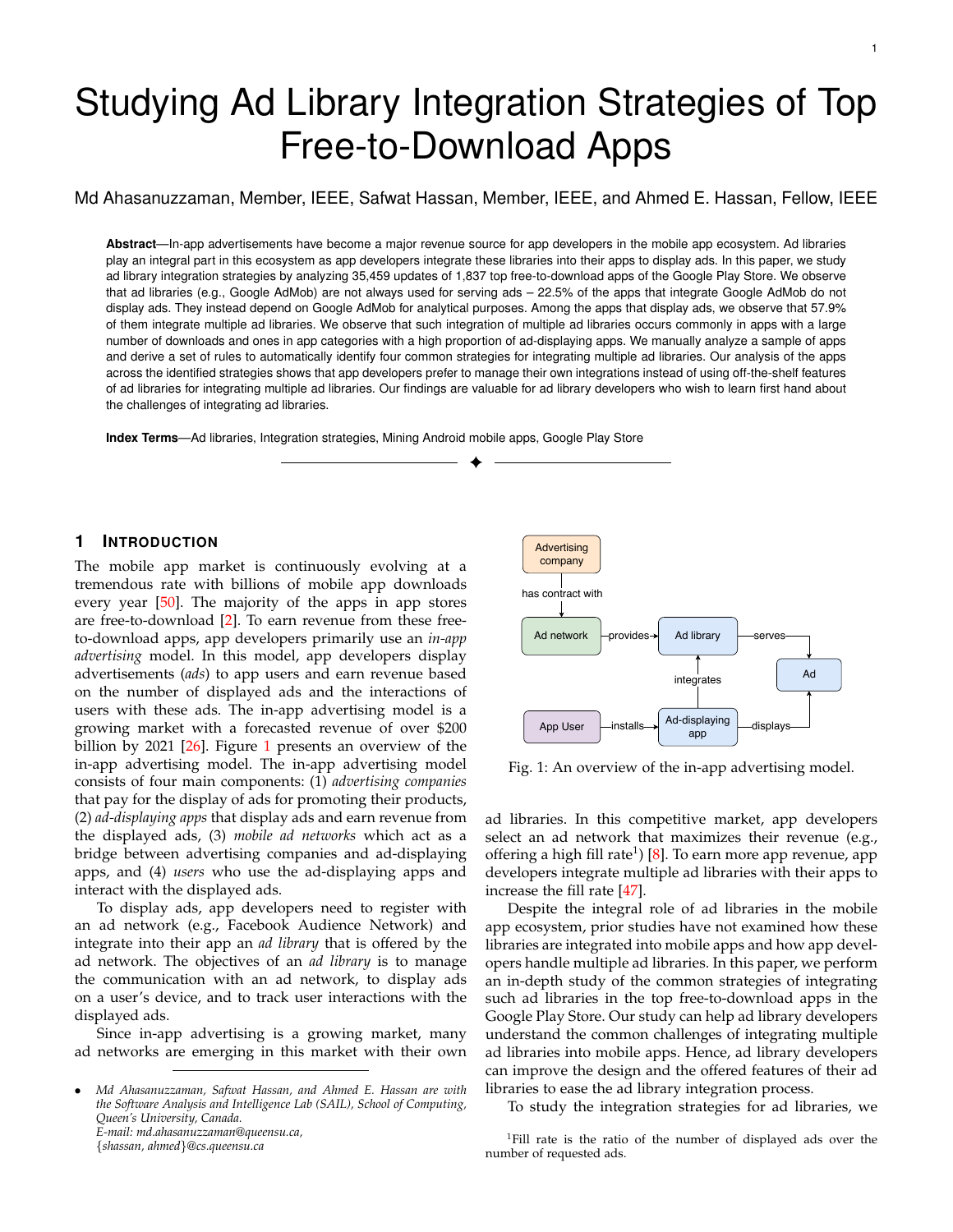mediator component whenever: (1) there is a centralized component that handles all the calls to ad libraries and (2) this component is separate from the main activity code components. Our de nition means that the design of the selfmeditation strategy encapsulates ad handling mechanism in a single package. However, the identi ed self-mediation components can be poorly designed if they contain nonad related features. Assessing the quality of mobile apps architecture is out of the scope of this work. Further work can analyze the architectural quality of mobile apps.

To validate our approach for identifying the "selfmediation" strategy, we manually investigate a randomly selected sample of 20 apps that use the "self-mediation" strategy. We observe that all of these 20 apps have a centralized package that is mainly responsible for managing the integration of multiple ad libraries. For example, the "Agar.IO" app (a popular app in the Game category) has the package "com.miniclip.ads", which manages the integration of 12 ad libraries.

#### 8 RELATED WORK

Prior research mainly studies the updates of ad libraries, the cost of ad libraries and the security and privacy issues surrounding ad libraries. Our study is the rst to investigate the integration practices of ad libraries. We brie y highlight the related works as follows:

#### 8.1 The updates of ad libraries

Ruiz et al. [48] analyzed 120,981 free-to-download apps in the Google Play Store and conducted an empirical analysis on the rational for updating ad libraries. The authors observed that ad libraries are updated frequently in 48% of the studied apps. They also observed that updating the interaction between ads and app users, integrating new types of ads, bugs related to memory management, and the improvement of the privacy of collected personal information are the main reasons for updating ad libraries.

Salza et al. [49] conducted an empirical study on the evolution history of 291 apps from the F-Droid repository to study how mobile app developers perform updates of thirdparty libraries including ad libraries. The authors observed that developers usually upgrade towards a newer version.

Derr [30] et al. studied the updatability of third-party libraries (including ad libraries). The authors analyzed the updatability of the integrated libraries of 1,264,118 apps from the Google Play Store. They observed that in 85.6% of the cases the integrated ad libraries can be updated to at least one version without any code changes.

#### 8.2 The cost of ad libraries

Ruiz et al. [47] analyzed 236,245 apps of the Google Play Store to study the effect of ad libraries on the rating. The authors observed that there is no relation between the number of integrated ad libraries and the rating of an app. However, they observed that integrating certain ad libraries could negatively impact the rating of an app.

Gui et al. [41] analyzed 21 apps from the Google Play Store to study ve types of costs due to the integration of ad libraries: performance, energy consumption, network,

maintenance of ad-related code, and user reviews. The authors observed that the cost of ads in terms of performance, energy and bandwidth are the most concerning. They also observed that complaints related to ads had a negative impact on the rating of an app.

Gao et al. [35] designed a tool named IntelliAd to automatically measure the ads-related consumption (e.g., memory) on apps. In another study, Gao et al. [36] used the IntelliAd tool and analyzed 12 ad schemes that are used in 104 Android apps to measure and compare the performance cost of different ad schemes. They observed that ad schemes are signi-cantly different and recommend app developers to choose appropriate ad providers and ad sizes.

To study the ad network traf c, Vallina-Rodriguez et al. [53] analysed the dataset of a European mobile career with more than 3 million subscribers. The author observed that ads account for 1% of all mobile traf-c in the data and, static images and text les are likely to be re-downloaded. To limit the energy and network signalling overhead, the authors built a prototype implementation using the caching mechanism which shows an improvement of 50% in energy consumption for of ine ad-sponsored apps.

Mohan et al. [45] studied the communication costs for serving ads by analyzing 15 Windows phone. The authors observed that ad modules consume a signi cant part of an app's energy and the overhead of ads is bigger in apps with no or small network activity. To reduce the energy of an app that displays ads, the authors proposed an solution of prefetching ads. The authors analyzed the logs of 1,693 Windows phone users over one month and 25 iPhone users over one year to predict app usage from historical data and built time-based models to predict available ad slots in future. The entropy-based evaluation result of their approach shows that the approach is capable to reduce energy consumption of client devices by 50%.

Li et al. [44] analyzed 1.5 million apps that use 1,113 third-party libraries and 240 ad libraries to investigate the use of commonly integrated libraries. Their study showed that the most used library is the Google ad library (AdMob). Li et al. also found that a signi cant portion of apps that used ad libraries are apps that are agged by virus scanners. In our study, we focus on top rated apps to avoid dealing with malicious and spam apps.

#### 8.3 The security of ad libraries

Book et al. [29] studied the evolution of the requested permission of ad libraries. The authors analyzed the integrated ad libraries of 114,000 apps for this study. They observed that the use of permission has increased over time and most of the requested permissions of ad libraries are risky in terms of the privacy and security of app users.

Kim et al. [43] analyzed the protective security measures of the four ad libraries (Google AdMob, MoPub, AirPush, and AdMarvel) against malicious advertising. The authors observed that malicious ads can collect sensitive information about a user with the help of permissions such WRITE EXTERNAL STORAGE and READ EXTERNAL STORAGE which give access to external storage.

Dong et al. [32] studied ad fraud (e.g., cheating advertisers with fake ad clicks) in mobile apps and proposed an